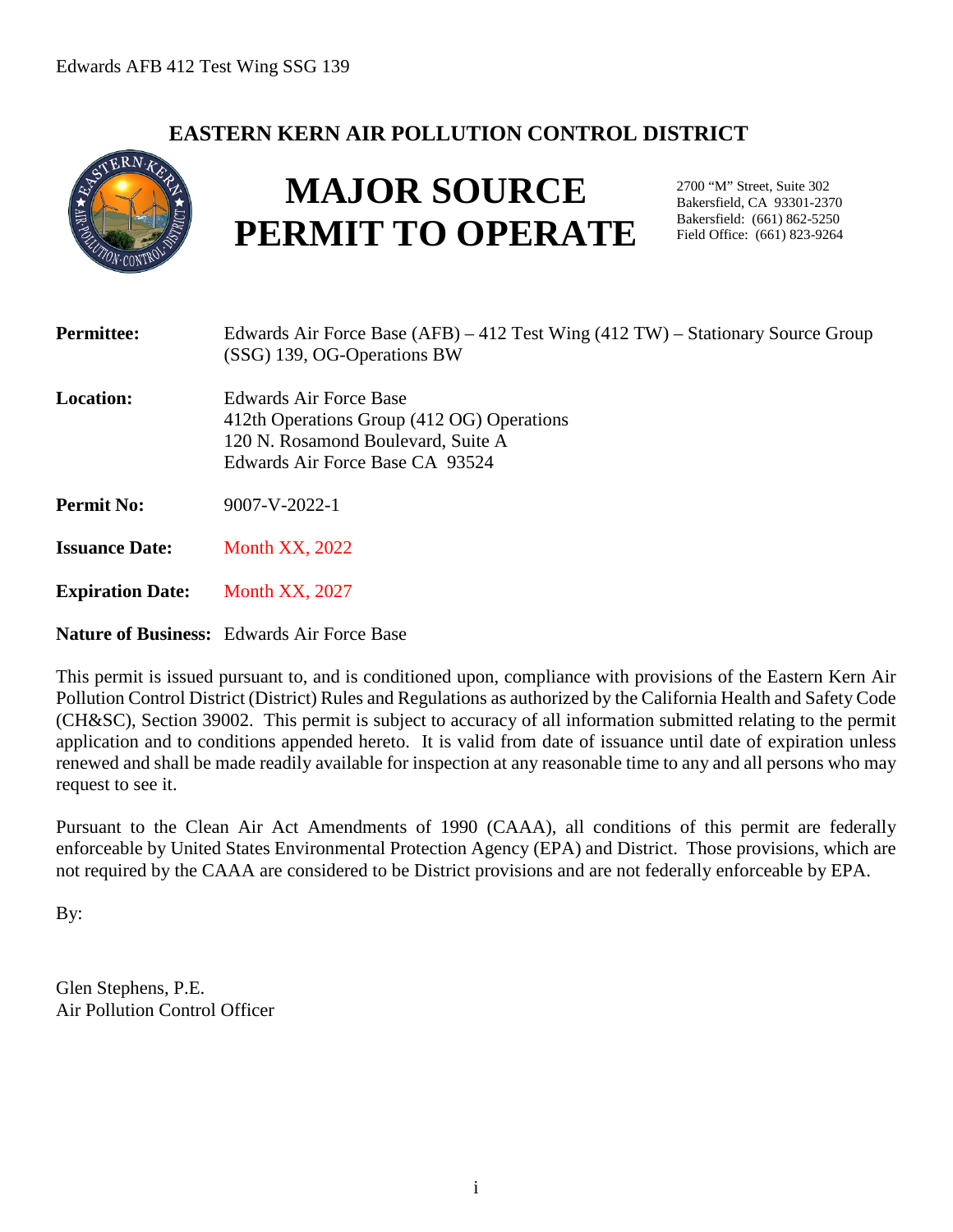# **TABLE OF CONTENTS**

General Permit Conditions

| <b>Emission Unit</b> | <b>Description of Source</b>     |
|----------------------|----------------------------------|
| 0139022              | <b>Rocket Test Stand (RVITS)</b> |

### **Federal Regulations**

| 40 CFR Part 60 |                           |
|----------------|---------------------------|
| Subpart A      | <b>General Provisions</b> |

40 CFR Part 61 Subpart M Asbestos

| 40 CFR Part 63 |                           |
|----------------|---------------------------|
| Subpart A      | <b>General Provisions</b> |

#### **Appendices**

Appendix A SSG 139 Potential Emissions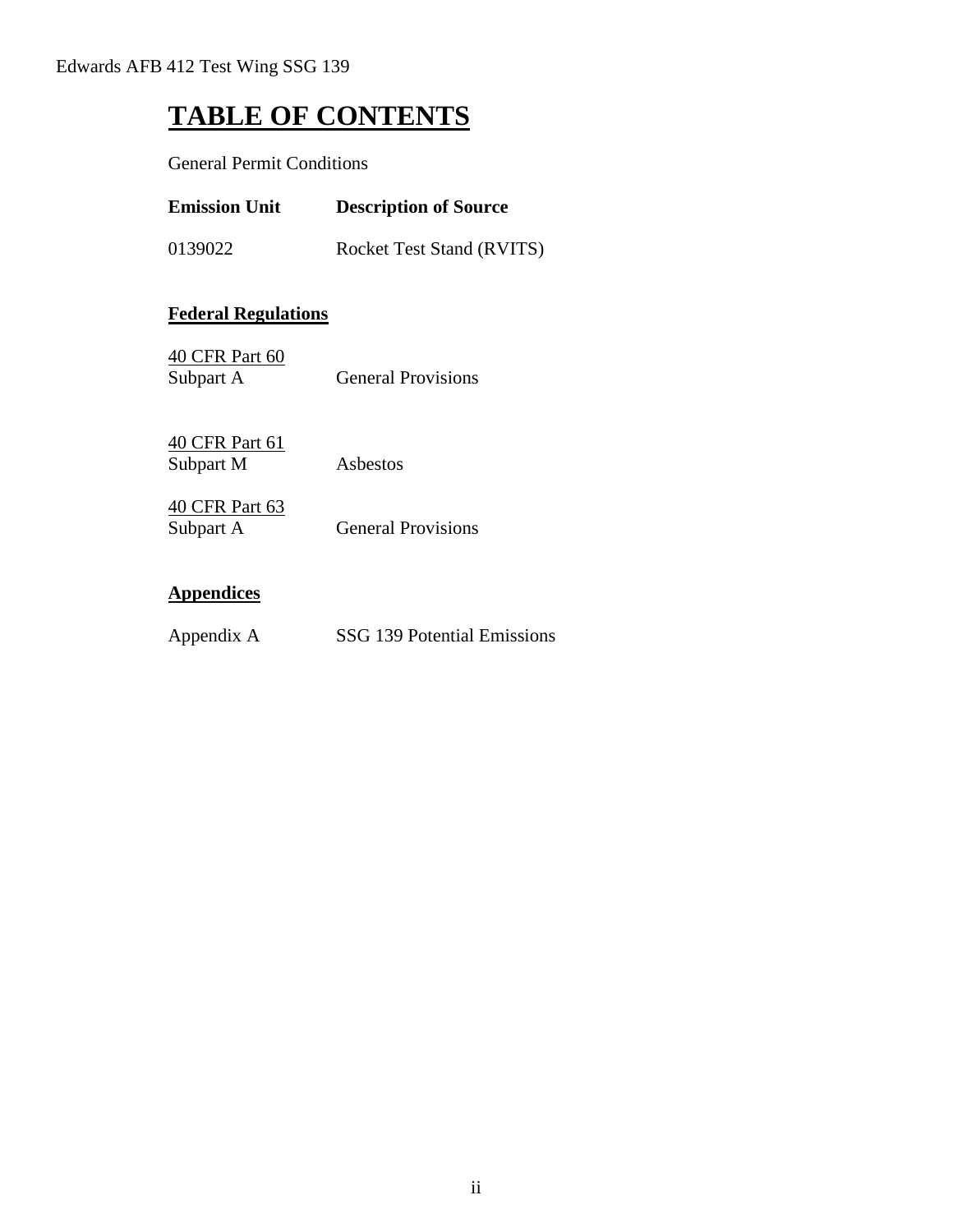# **General Permit Conditions**

In accordance with CH&SC, Sections 39002 and 42301.10 through 42301.12 and all applicable District Rules and Regulations, the conditions which are listed below are hereby contained in and made a part of this permit:

|    | <b>Federally Enforceable Conditions</b>                                                                                                                                                                                                                                                                                                                                                                                                                                                                                                                                                                                                                                                                                                                                                                                                                                                                                    | <b>Reg/Rule</b>       |
|----|----------------------------------------------------------------------------------------------------------------------------------------------------------------------------------------------------------------------------------------------------------------------------------------------------------------------------------------------------------------------------------------------------------------------------------------------------------------------------------------------------------------------------------------------------------------------------------------------------------------------------------------------------------------------------------------------------------------------------------------------------------------------------------------------------------------------------------------------------------------------------------------------------------------------------|-----------------------|
| 1. | <b>Inspections</b><br>Inspections shall be made by the enforcement agency for the purpose of obtaining<br>information necessary to determine whether air pollution sources are in compliance with<br>applicable rules and regulations, including authority to require record keeping and to<br>make inspections and conduct tests of air pollution sources.                                                                                                                                                                                                                                                                                                                                                                                                                                                                                                                                                                | Reg. I,<br>Rule 107   |
| 2. | <b>Source Sampling</b><br>Upon the request of the Control Officer and as directed by him the owner of any source<br>operation which emits or may emit air contaminants, for which emission limits have<br>been established, shall provide the necessary and proper facilities for source sampling.<br>The applicable test method, if not specified in the rule, shall be conducted in accordance<br>with Title 40 CFR, Subpart 60, Appendix A - Reference Methods, except particulate<br>matter $(PM_{10})$ for compliance with Rule 210.1 requirements shall be conducted in<br>accordance with Title 40 CFR, Subpart 51, Appendix M, Method 201 or 201A. Where<br>no test method exists in the preceding references for a source type source sampling shall<br>be conducted in accordance with California Air Resources Board (CARB) approved<br>methods.                                                                | Reg. I,<br>Rule 108.1 |
| 3. | <b>Severability</b><br>If any provision, clause, sentence, paragraph, section or part of these Regulations or<br>application thereof to any person or circumstance shall for any reason be adjudged by a<br>court of competent jurisdiction to be unconstitutional or invalid, such judgment shall not<br>affect or invalidate the remainder of this Regulation and the application of such provision<br>to other persons or circumstances, but shall be confined in its operation to the provision,<br>clause, sentence, paragraph, section or part thereof directly involved in the controversy<br>in which such judgment shall have been rendered and to the person or circumstance<br>involved, and it is hereby declared to be the intent of the Eastern Kern Air Pollution<br>Control Board that these Regulations would have been issued in any case had such<br>invalid provision or provisions not been included. | Reg. I,<br>Rule 114   |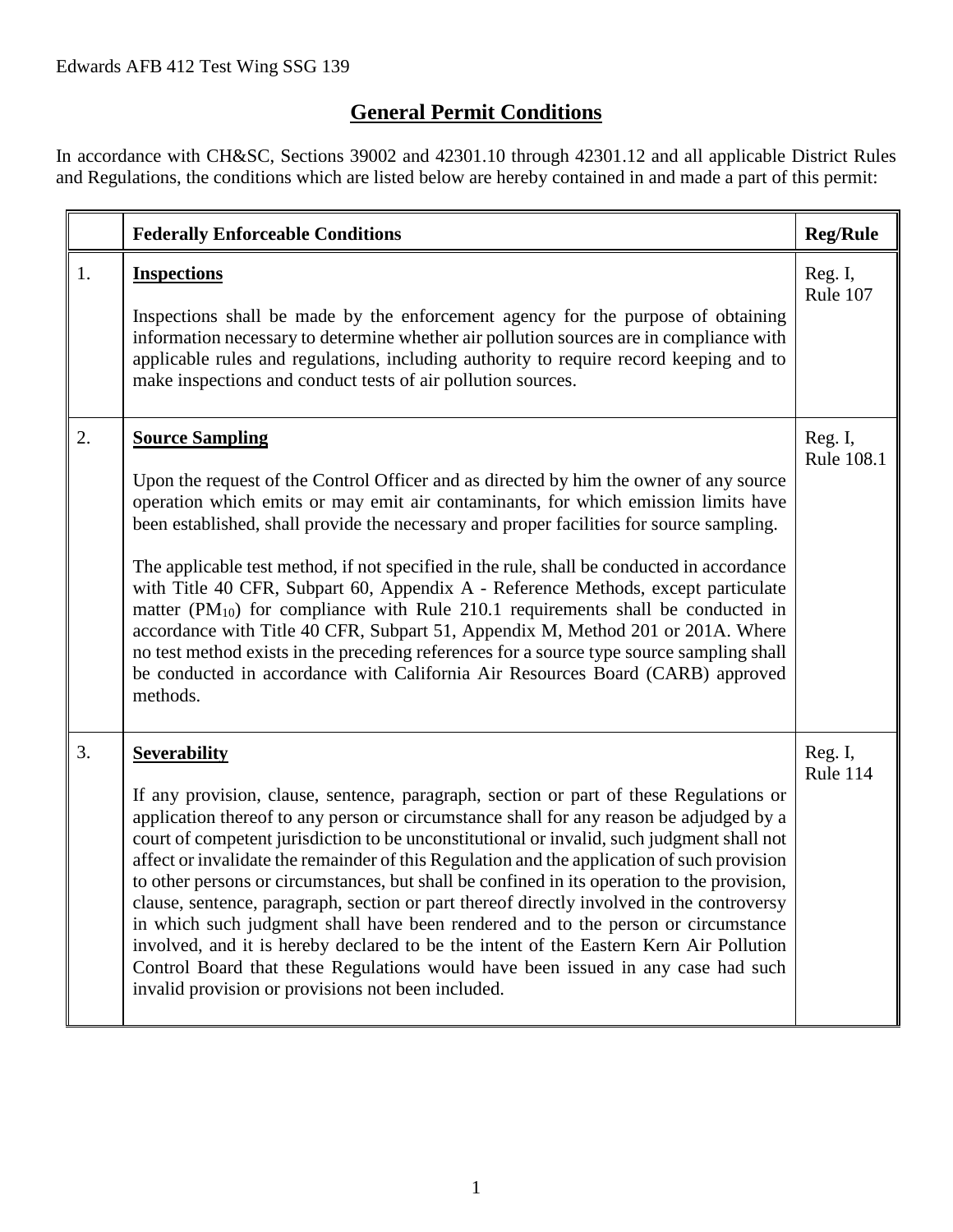|    | <b>Federally Enforceable Conditions</b>                                                                                                                                                                                                                                                                                                                                                                                                                                                                                                                                                                                                                                                                                                                                                                                                                                                                                                               | <b>Reg/Rule</b>        |
|----|-------------------------------------------------------------------------------------------------------------------------------------------------------------------------------------------------------------------------------------------------------------------------------------------------------------------------------------------------------------------------------------------------------------------------------------------------------------------------------------------------------------------------------------------------------------------------------------------------------------------------------------------------------------------------------------------------------------------------------------------------------------------------------------------------------------------------------------------------------------------------------------------------------------------------------------------------------|------------------------|
| 4. | <b>Applicability of Federally Enforceable Conditions</b><br>Reg. II,<br>Rule 201.1<br>Federally Enforceable Conditions shall apply to Design Conditions, Operational<br>Conditions, Special Conditions, Compliance Testing Requirements, and Emission<br>Limits. Any District or State-only condition (not required by the EPA) does not apply.                                                                                                                                                                                                                                                                                                                                                                                                                                                                                                                                                                                                       |                        |
| 5. | <b>Compliance with Permit Conditions</b><br>Edwards AFB shall comply with all permit conditions;<br>A.<br>Permit does not convey any property rights or any exclusive privilege;<br>Β.<br>Non-compliance with any permit condition shall be grounds for permit<br>C.<br>termination, revocation and reissuance, modification, enforcement action or denial<br>of permit renewal;<br>Edwards AFB shall not use "need to halt or reduce a permitted activity in order to<br>D.<br>maintain compliance" as a defense for non-compliance with any permit condition;<br>Pending permit action or notification of anticipated non-compliance does not stay<br>Е.<br>any permit condition; and<br>Within a reasonable time period, Edwards AFB shall furnish any information<br>F.<br>requested by the APCO, in writing, for purpose of determining: 1) compliance with<br>the permit, or 2) whether or not cause exists for a permit or enforcement action. | Reg. II,<br>Rule 201.1 |
| 6. | <b>Permit Life</b><br>The life of this permit shall be five years from the date of issuance.                                                                                                                                                                                                                                                                                                                                                                                                                                                                                                                                                                                                                                                                                                                                                                                                                                                          | Reg. II,<br>Rule 201.1 |
| 7. | <b>Administrative Permit Amendment and Minor Permit Modification</b><br>Administrative Permit Amendment and Minor Permit Modification are those actions<br>taken by the District as defined in Rule 201.1.                                                                                                                                                                                                                                                                                                                                                                                                                                                                                                                                                                                                                                                                                                                                            | Reg. II,<br>Rule 201.1 |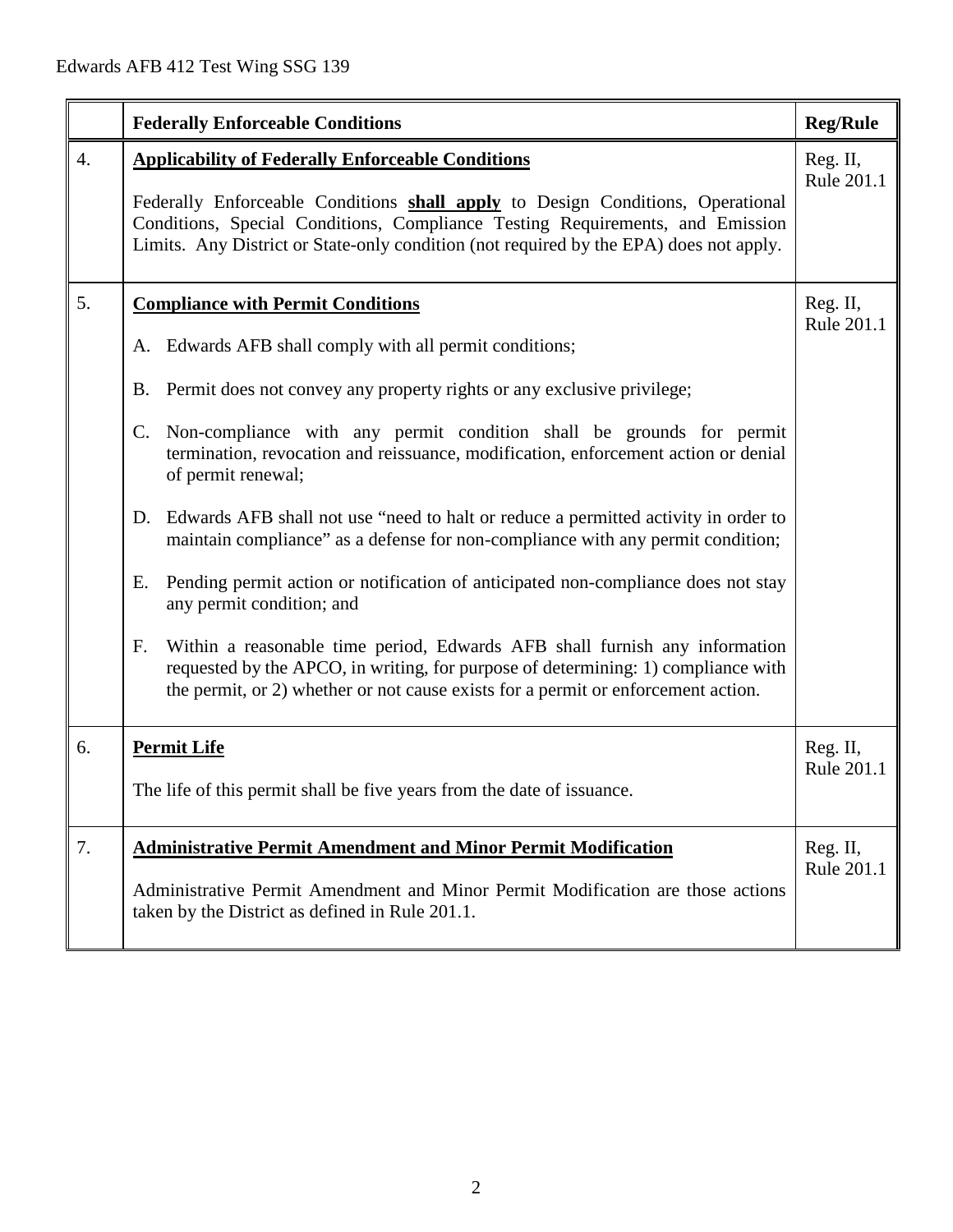|    | <b>Federally Enforceable Conditions</b>                                                                                                                                                                                                                                                                                                                                                                                                                                                                                                                                                                      | <b>Reg/Rule</b>        |
|----|--------------------------------------------------------------------------------------------------------------------------------------------------------------------------------------------------------------------------------------------------------------------------------------------------------------------------------------------------------------------------------------------------------------------------------------------------------------------------------------------------------------------------------------------------------------------------------------------------------------|------------------------|
| 8. | <b>Emergency Provisions</b>                                                                                                                                                                                                                                                                                                                                                                                                                                                                                                                                                                                  | Reg. II,<br>Rule 201.1 |
|    | Edwards AFB shall comply with the requirements and the emergency provisions<br>A.<br>contained in all permit streamlining requirements imposed in accordance with<br>Subsection VI.J. all District-only rules which apply in accordance with Subsection<br>VI.K.1. and all applicable federal requirements not subsumed by such permit<br>streamlining requirement(s) or District-only rules;                                                                                                                                                                                                                |                        |
|    | Within two weeks of an emergency event, an owner or operator of the source shall<br><b>B.</b><br>submit to the District a properly signed, contemporaneous log or other relevant<br>evidence which demonstrates that:<br>An emergency occurred;<br>1)                                                                                                                                                                                                                                                                                                                                                        |                        |
|    | The permittee can identify the cause(s) of the emergency;<br>2)<br>The facility was being properly operated at the time of the emergency;<br>3)<br>All steps were taken to minimize the emissions resulting from the emergency;<br>4)<br>and                                                                                                                                                                                                                                                                                                                                                                 |                        |
|    | Within two working days of the emergency event, the permittee provided the<br>5)<br>District with a description of the emergency and any mitigating or corrective<br>actions taken;                                                                                                                                                                                                                                                                                                                                                                                                                          |                        |
|    | In any enforcement proceeding, the permittee has the burden of proof for<br>C.<br>establishing that an emergency occurred.                                                                                                                                                                                                                                                                                                                                                                                                                                                                                   |                        |
| 9. | <b>Record Keeping</b>                                                                                                                                                                                                                                                                                                                                                                                                                                                                                                                                                                                        | Reg. II,<br>Rule 201.1 |
|    | Recording of maintenance of all monitoring and support information associated<br>A.<br>with all permit streamlining requirements imposed in accordance with Rule 201.1,<br>Subsection VI.J., all District-only rules which apply in accordance with Rule 201.1,<br>Subsection VI.K.1., and all applicable federal requirements not submitted by such<br>permit streamlining requirement(s) or District-only rules, including:<br>Date, place, and time of sampling;<br>1)<br>Operating conditions at time of sampling;<br>2)<br>Date, place, and method of analysis; and<br>3)<br>Results of analysis;<br>4) |                        |
|    | Retention of records of all required monitoring data and support information for a<br><b>B.</b><br>period of at least five years from the date of sample collection, measurement, report,<br>or application; and                                                                                                                                                                                                                                                                                                                                                                                             |                        |
|    | Any other record keeping deemed necessary by the APCO to ensure compliance<br>C.<br>with all permit streamlining requirements imposed in accordance with Rule 201.1,<br>Subsection VI.J., all District-only rules which apply in accordance with Rule 201.1,<br>Subsection VI.K.1., and all applicable federal requirements not subsumed by such<br>permit streamlining requirement(s) or District-only rules.                                                                                                                                                                                               |                        |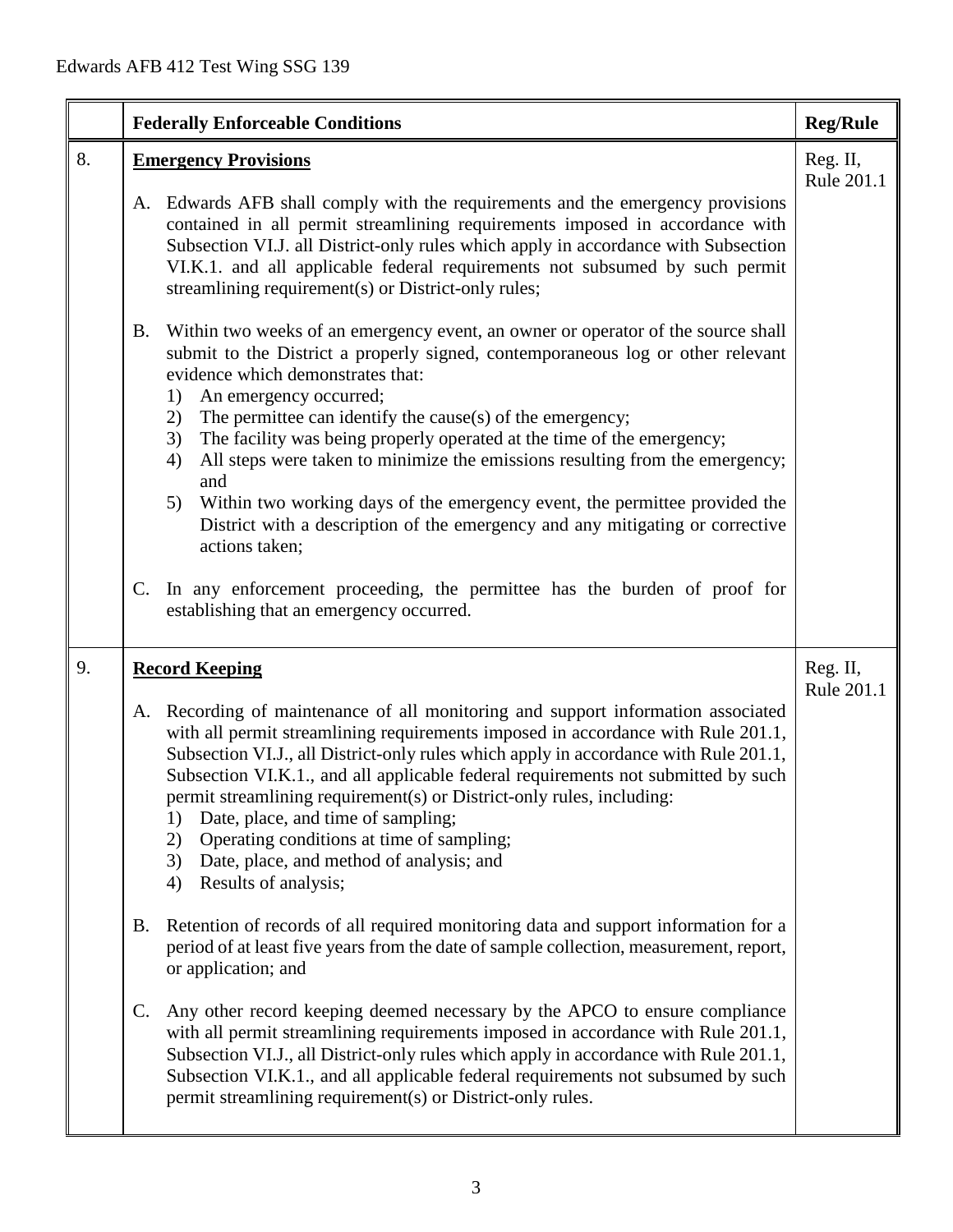|     | <b>Federally Enforceable Conditions</b>                                                                                                                                                                                                                                                                                                                                                                                                                                                                                                                                                                                                                                                                                                                                                                                                                                                                                                                                                                                                                                                                                                                                                                          | Reg/Rule               |
|-----|------------------------------------------------------------------------------------------------------------------------------------------------------------------------------------------------------------------------------------------------------------------------------------------------------------------------------------------------------------------------------------------------------------------------------------------------------------------------------------------------------------------------------------------------------------------------------------------------------------------------------------------------------------------------------------------------------------------------------------------------------------------------------------------------------------------------------------------------------------------------------------------------------------------------------------------------------------------------------------------------------------------------------------------------------------------------------------------------------------------------------------------------------------------------------------------------------------------|------------------------|
| 10. | <b>Referencing of District and Applicable Requirements</b><br>Pursuant to Rule 201.1.VI.C. District hereby references the following documents which<br>are clearly identified and available to the District and to the public: Each reference shall<br>include, at a minimum, title or document number, author and recipient if applicable,<br>date, citation of relevant sections of the Rule or document, and identification of specific<br>source activities or equipment for which the referencing applies.                                                                                                                                                                                                                                                                                                                                                                                                                                                                                                                                                                                                                                                                                                  | Reg. II,<br>Rule 201.1 |
| 11. | <b>Reporting</b><br>Any non-conformance with permit requirements, including any attributable to<br>A.<br>emergency conditions (as defined in Rule 201.1) shall be promptly reported to the<br>APCO and in accordance with notification requirement set forth in the applicable<br>federal regulation or District Rule;<br>Monitoring report shall be submitted at least every six months identifying any non-<br><b>B.</b><br>conformance with permit requirements, including any previously reported to the<br>APCO;<br>All reports of non-conformance with permit requirements shall include probable<br>$\mathsf{C}$ .<br>cause of non-conformance and any preventative or corrective action taken;<br>D. Progress report shall be made on a compliance schedule at least semi-annually and<br>including:<br>Date when compliance will be achieved,<br>1)<br>Explanation of why compliance was not, or will not be achieved by the<br>2)<br>scheduled date, and<br>Log of any preventative or corrective action taken; and<br>3)<br>Each monitoring report shall be accompanied by a written statement from the<br>Е.<br>responsible official certifying the truth, accuracy, and completeness of the report. | Reg. II,<br>Rule 201.1 |
| 12  | <b>Right of Entry</b><br>Edwards AFB shall allow entry of District, CARB, or U.S. EPA officials for purpose of<br>inspection and sampling, including:<br>Inspection of the stationary source, including equipment, work practices,<br>A.<br>operations, and emission-related activity;<br>Inspection and duplication of records required by the permit to operate; and<br>В.<br>Source sampling or other monitoring activities.<br>$\mathbf{C}$ .                                                                                                                                                                                                                                                                                                                                                                                                                                                                                                                                                                                                                                                                                                                                                                | Reg. II,<br>Rule 201.1 |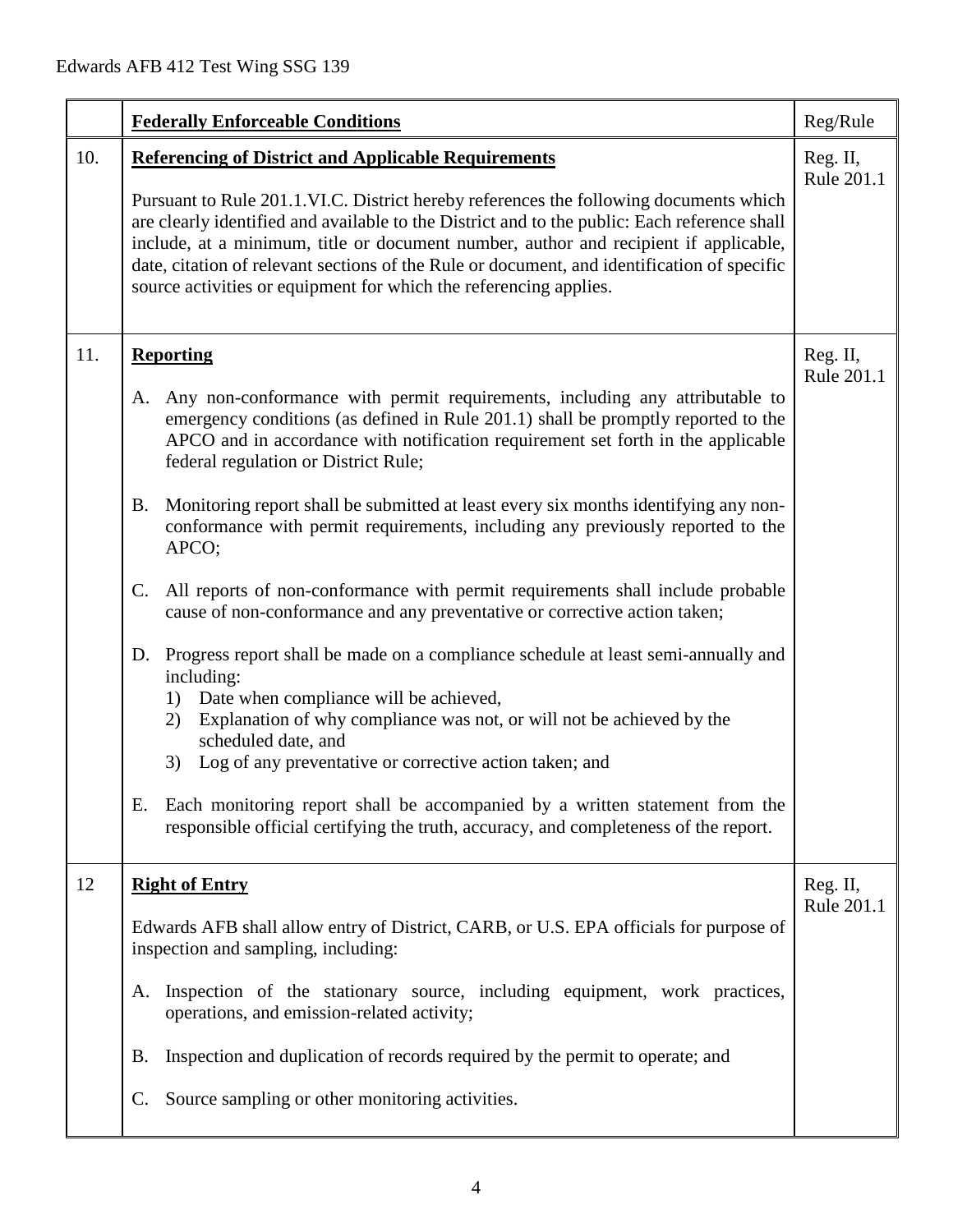|     | <b>Federally Enforceable Conditions</b>                                                                                                                                                                                                                                                                                                                                                                                                                                                                                                                                                                                                                                                                                                                                               | <b>Reg/Rule</b>        |
|-----|---------------------------------------------------------------------------------------------------------------------------------------------------------------------------------------------------------------------------------------------------------------------------------------------------------------------------------------------------------------------------------------------------------------------------------------------------------------------------------------------------------------------------------------------------------------------------------------------------------------------------------------------------------------------------------------------------------------------------------------------------------------------------------------|------------------------|
| 13. | <b>Periodic Monitoring</b>                                                                                                                                                                                                                                                                                                                                                                                                                                                                                                                                                                                                                                                                                                                                                            | Reg. II,<br>Rule 201.1 |
|     | <b>Non-Point</b>                                                                                                                                                                                                                                                                                                                                                                                                                                                                                                                                                                                                                                                                                                                                                                      |                        |
|     | Edwards AFB shall conduct testing semi-annually, in accordance with the methodology<br>contained in EPA Method 22 for all active non-point sources where conditions allow for<br>a valid Method 22. This testing will be the basis for determining compliance with the<br>visible emission standard in District Rule 401. If no emissions are observed utilizing<br>Method 22, the non-point source shall be deemed to be in compliance with the visible<br>emission standard. If emissions are observed from any non-point source operating under<br>normal operating conditions, Edwards AFB shall conduct testing on that non-point<br>source within 24 hours of the Method 22 testing in accordance with EPA Method 9 to<br>verify compliance with the visible emission standard. |                        |
|     | NOTE: This requirement does not apply to permitted emission sources such as the<br>application of paint that is not sprayed or atomized, or to fugitive emissions resulting<br>from activities not covered by a permit to operate, unless the source is subject to District<br>Rule 210.1 (NSR) requirements. Additionally, this requirement does not apply to<br>classified operations that do not have external venting to an unclassified area.                                                                                                                                                                                                                                                                                                                                    |                        |
|     | Point                                                                                                                                                                                                                                                                                                                                                                                                                                                                                                                                                                                                                                                                                                                                                                                 |                        |
|     | Edwards AFB shall conduct testing semi-annually, in accordance with the methodology<br>contained in EPA Method 22 for all active/in use point sources. This condition is only<br>applicable to areas where a valid Method 22 or Method 9 can be performed. This testing<br>will be the basis for determining compliance with the visible emission standard in<br>District Rule 401. If no emissions are observed utilizing Method 22, the point source<br>shall be deemed to be in compliance with the visible emission standard. If emissions are<br>observed from any non-point source operating under normal operating conditions,<br>Edwards AFB shall conduct testing on that point source:                                                                                      |                        |
|     | A. Within 24 hours of the Method 22 testing in accordance with EPA Method 9 to<br>verify compliance with the visible emission standard.<br>If compliance is not<br>documented:                                                                                                                                                                                                                                                                                                                                                                                                                                                                                                                                                                                                        |                        |
|     | Within 30 days of the Method 9 testing in accordance with EPA Method 5 or 5D to<br>Β.<br>verify compliance with the requirements of District Rules 404.1, 405, 406 and/or<br>210.1.                                                                                                                                                                                                                                                                                                                                                                                                                                                                                                                                                                                                   |                        |
|     |                                                                                                                                                                                                                                                                                                                                                                                                                                                                                                                                                                                                                                                                                                                                                                                       |                        |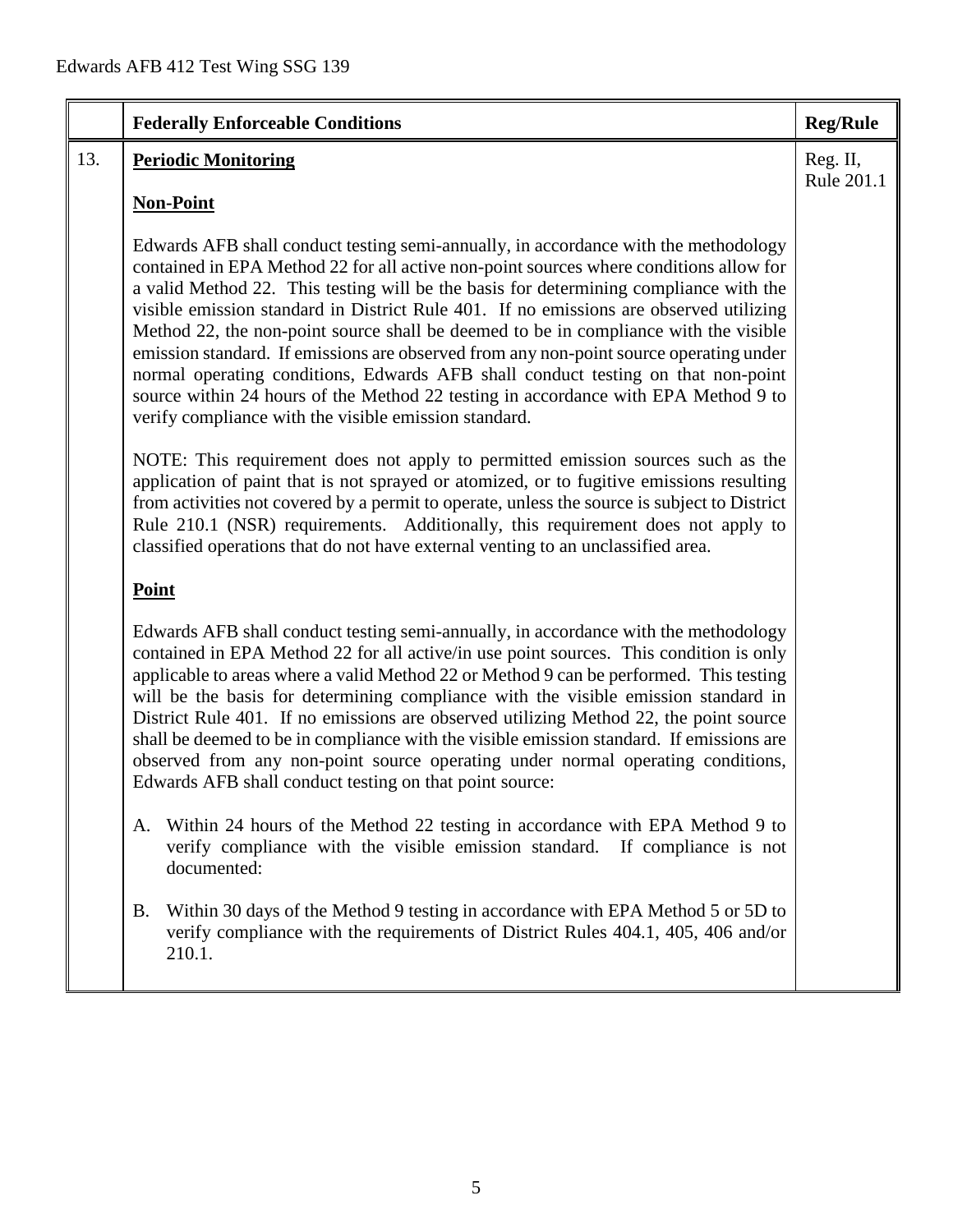|     | <b>Federally Enforceable Conditions</b>                                                                                                                                                                                                                                                                                                                                                                                                                                                                                                                                                                                                                                                                                                                                                                            | <b>Reg/Rule</b>        |
|-----|--------------------------------------------------------------------------------------------------------------------------------------------------------------------------------------------------------------------------------------------------------------------------------------------------------------------------------------------------------------------------------------------------------------------------------------------------------------------------------------------------------------------------------------------------------------------------------------------------------------------------------------------------------------------------------------------------------------------------------------------------------------------------------------------------------------------|------------------------|
| 14. | <b>Additional Monitoring</b>                                                                                                                                                                                                                                                                                                                                                                                                                                                                                                                                                                                                                                                                                                                                                                                       | Reg. II,<br>Rule 201.1 |
|     | All control equipment shall be inspected annually for proper operation. Edwards AFB<br>shall maintain all records of control equipment maintenance for a period of five years.                                                                                                                                                                                                                                                                                                                                                                                                                                                                                                                                                                                                                                     |                        |
|     | Monitoring shall be the responsibility of the source; however, a visible emissions<br>inspection or Method 9 conducted by a District inspector may be counted as meeting the<br>requirement for the source to conduct same if the information and records generated by<br>the inspector meets the requirements of the permit and a copy of the records are<br>maintained by the source for a period of five years.                                                                                                                                                                                                                                                                                                                                                                                                 |                        |
|     | Record keeping provisions associated with all monitoring requirements shall include the<br>following information:                                                                                                                                                                                                                                                                                                                                                                                                                                                                                                                                                                                                                                                                                                  |                        |
|     | Identification of stack or emission point being monitored;<br>A.                                                                                                                                                                                                                                                                                                                                                                                                                                                                                                                                                                                                                                                                                                                                                   |                        |
|     | Operational conditions at the time of monitoring;<br><b>B.</b>                                                                                                                                                                                                                                                                                                                                                                                                                                                                                                                                                                                                                                                                                                                                                     |                        |
|     | Records of any monitoring conducted, including records of emission or operational<br>C.<br>parameter values and the date, place and time of sampling or measurement; and                                                                                                                                                                                                                                                                                                                                                                                                                                                                                                                                                                                                                                           |                        |
|     | Where corrective action is triggered, description of the corrective action and the<br>D.<br>date, time and results of any corrective action.                                                                                                                                                                                                                                                                                                                                                                                                                                                                                                                                                                                                                                                                       |                        |
| 15. | <b>Conditional Approval</b>                                                                                                                                                                                                                                                                                                                                                                                                                                                                                                                                                                                                                                                                                                                                                                                        | Reg. II,<br>Rule 209   |
|     | The Control Officer shall issue an Authority to Construct or a Permit to Operate, subject<br>to conditions to insure compliance of the operation of any article, machine, equipment<br>or other contrivance within the standards of Rule 208 and 208.1, in which case the<br>conditions shall be specified in writing. Commencing work under such Authority to<br>Construct or operation under such Permit to Operate shall be deemed acceptance of all<br>conditions so specified. The Control Officer shall issue an Authority to Construct or<br>Permit to Operate with revised conditions upon receipt of a new application, if the<br>applicant demonstrates the article, machine, equipment or other contrivance can be<br>operated within the standards of Rule 208 and 208.1 under the revised conditions. |                        |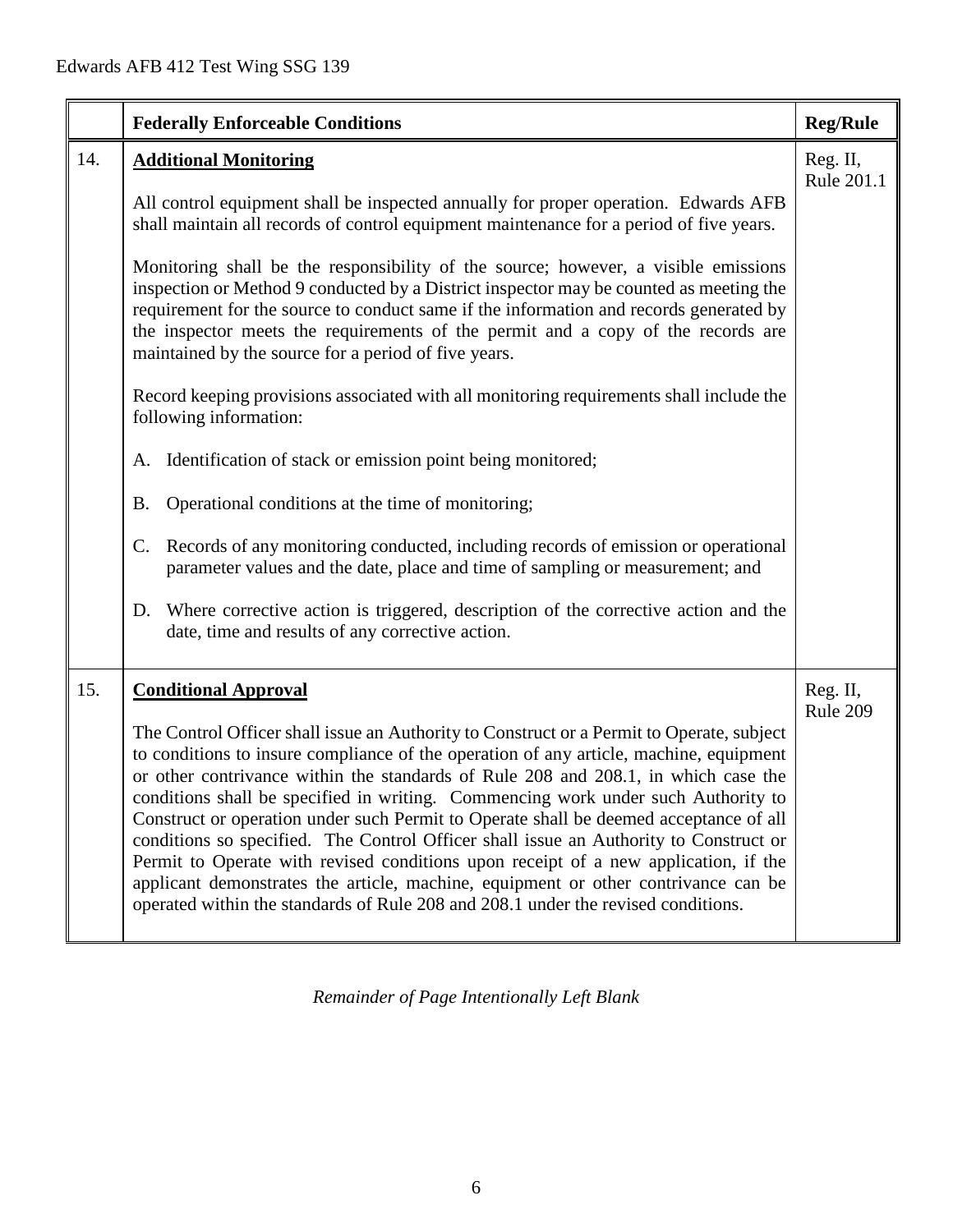|     |    | <b>Federally Enforceable Conditions</b>                                                                                                                                                                                                                                                                                                                                                                                                                                                                                                                                                                                                                                                                                                        | <b>Reg/Rule</b>        |
|-----|----|------------------------------------------------------------------------------------------------------------------------------------------------------------------------------------------------------------------------------------------------------------------------------------------------------------------------------------------------------------------------------------------------------------------------------------------------------------------------------------------------------------------------------------------------------------------------------------------------------------------------------------------------------------------------------------------------------------------------------------------------|------------------------|
| 16. |    | <b>Standards for Authority to Construct</b><br>A. Edwards AFB may make a change to this permitted facility that is not addressed or<br>prohibited by the federally enforceable conditions of this Part 70 permit without<br>obtaining a Part 70 permit revision if:<br>The Permittee has obtained all permits and approvals required by District Rules<br>1)<br>201 and 210.1 (unless the change is exempt under District Rule 202);<br>The change is not subject to any requirements under Title IV of the Clean Air<br>2)<br>Act;<br>The change is not a Title I modification; and<br>3)<br>The change does not violate an applicable requirement of the Clean Air Act or<br>4)<br>a federally enforceable term or condition of this permit. | Reg. II,<br>Rule 201.1 |
|     | B. | For a change that qualified under this section, the Permittee shall provide<br>contemporaneous written notice to the District and the U.S. EPA (except for a<br>change that is exempt under District Rule 202). This written notice shall describe<br>the change, including the date it was made, and shall contain other information as<br>required to determine new applicable requirements of the Clean Air Act that apply<br>as a result of the change;                                                                                                                                                                                                                                                                                    |                        |
|     | C. | Upon satisfying the requirements of paragraph B above, the Permittee may make<br>the proposed change;                                                                                                                                                                                                                                                                                                                                                                                                                                                                                                                                                                                                                                          |                        |
|     |    | D. Changes that qualify under this section are not subject to the requirements for Part<br>70 revisions;                                                                                                                                                                                                                                                                                                                                                                                                                                                                                                                                                                                                                                       |                        |
|     | Е. | The Permittee shall include each off-permit change made under this section in the<br>application for renewal of this Part 70 permit; and                                                                                                                                                                                                                                                                                                                                                                                                                                                                                                                                                                                                       |                        |
|     | F. | The permit shield(s) provided in this permit do not apply to off-permit changes<br>made under this section.                                                                                                                                                                                                                                                                                                                                                                                                                                                                                                                                                                                                                                    |                        |
| 17. |    | <b>Prevention of Significant Deterioration (PSD)</b><br>Edwards AFB may be subject to District Rule 210.4, Prevention of Significant<br>Deterioration (PSD) if it undergoes major modification(s).                                                                                                                                                                                                                                                                                                                                                                                                                                                                                                                                             | Reg. II,<br>Rule 210.4 |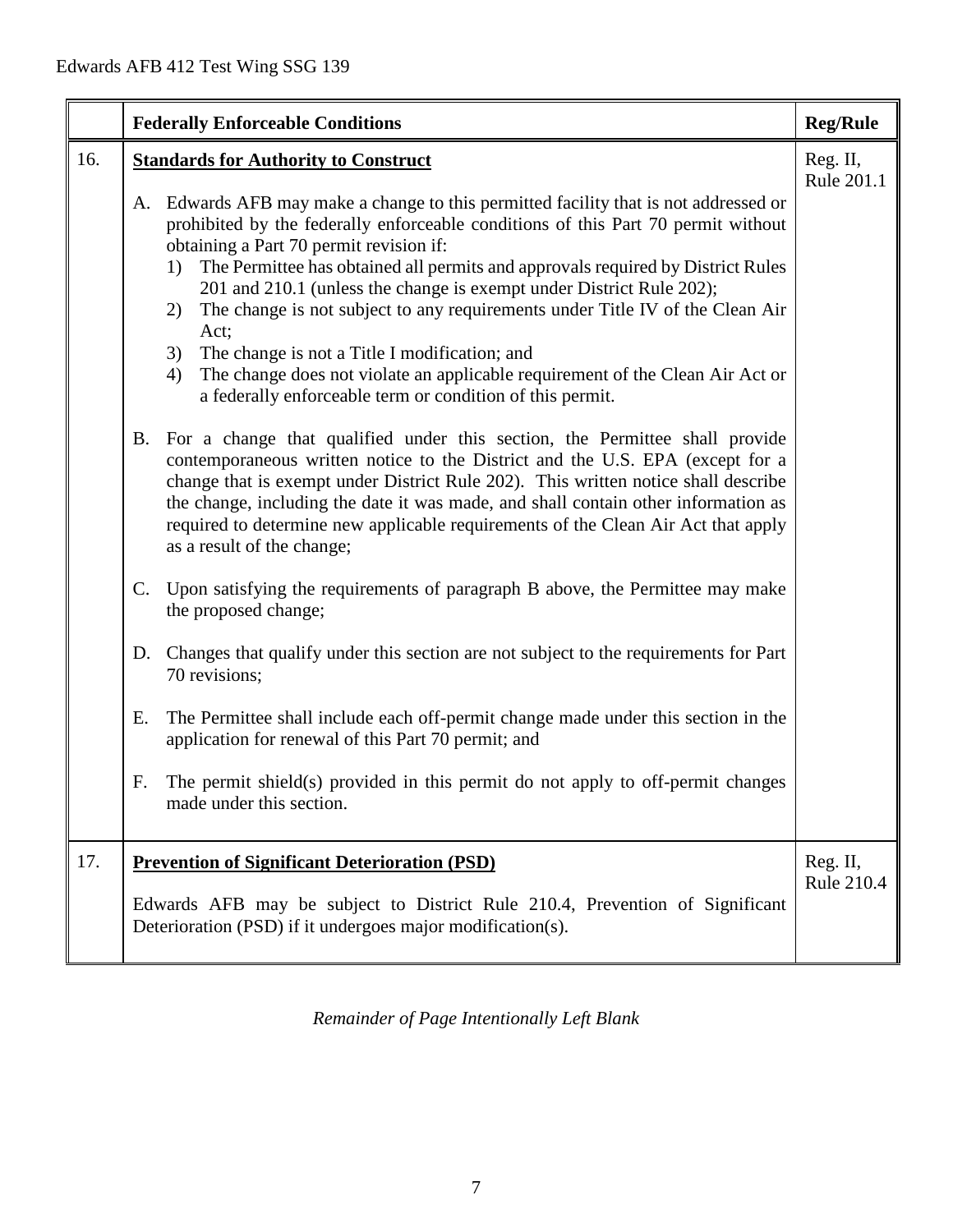|     | <b>Federally Enforceable Conditions</b>                                                                                                                                                                                                                                                                                                                                                                                                                                                                                                                                                                                                                                                                                                                   | Reg/Rule                        |
|-----|-----------------------------------------------------------------------------------------------------------------------------------------------------------------------------------------------------------------------------------------------------------------------------------------------------------------------------------------------------------------------------------------------------------------------------------------------------------------------------------------------------------------------------------------------------------------------------------------------------------------------------------------------------------------------------------------------------------------------------------------------------------|---------------------------------|
| 18. | <b>Permit Fees</b><br>Every applicant for an Authority to Construct or a Permit to Operate shall pay a filing<br>fee. For issuance of an Authority to Construct, or an initial Permit to Operate, the<br>applicant shall pay fees as prescribed in Rule 301. For issuance of an Authority to<br>Construct, application processing fees shall also be paid as prescribed in Rule 303. The<br>applicant shall receive credit for filing fees paid.<br>Annually on the anniversary of issuance of a Permit to Operate, the permittee shall pay<br>a renewal fee as prescribed in Rule 301. Fees collected pursuant to Rule 201.1, Section<br>VIII.B. shall supplement applicable Rules 301 and 301.3 fee requirements.<br><b>Payment of Supplemental Fee</b> | Reg. III,<br>Rule 301           |
|     | An owner or operator, or his designee, shall pay an annual supplemental fee for a permit<br>to operate pursuant to Rule 201.1 as determined by the calculation method in Subsection<br>VII.B.3., to provide a District-wide fee rate of \$25 per ton of fee-based emissions (CPI-<br>adjusted) for all facilities subject to Rule 201.1, unless Rule 201.1 VII.B.2. applies.                                                                                                                                                                                                                                                                                                                                                                              | Rule 201.1<br>Section<br>VII.B. |
| 19. | <b>Greenhouse Gas Fee</b><br>Any stationary source that has actual GHG emissions, in the prior calendar year, greater<br>than or equal to 100,000 tons of CO2e, as calculated in accordance with 40 CFR Part 98,<br>shall pay a Consumer Price Index (CPI) adjusted GHG fee per ton of CO2e being<br>emitted. Sources subject to this Rule shall submit an annual report of GHG emissions<br>to the District no later than the thirty-first day of March.                                                                                                                                                                                                                                                                                                 | Reg. III,<br>Rule 301.4         |
| 20. | <b>Visible Emissions</b><br>Unless otherwise stated in equipment specific permits, the following limits apply:<br><b>Limits</b><br>A person shall not discharge into the atmosphere, from any single source of emission<br>whatsoever, any air contaminant for a period or periods aggregating more than three<br>minutes in any one hour which is:<br>As dark or darker in shade as that designated as No. 1 on the Ringelmann Chart, as<br>А.<br>published by the United States Bureau of Mines, or 20% opacity equivalent to No.<br>1 on the Ringlemann.<br>Of such opacity as to obscure an observer's view to a degree equal to or greater than<br><b>B.</b><br>does smoke described in Subsection A.                                                | Reg. IV,<br>Rule 401            |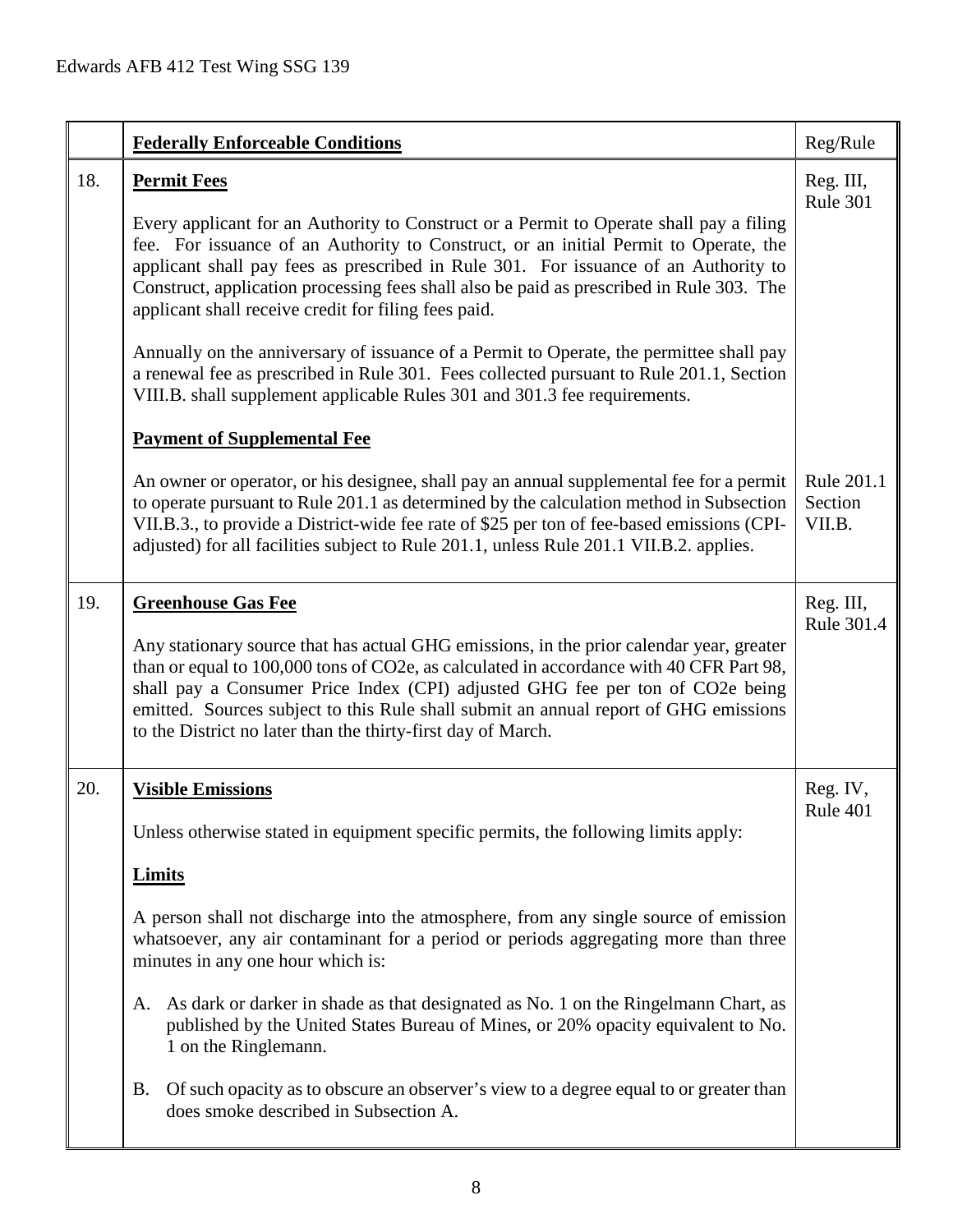|     | <b>Federally Enforceable Conditions</b>                                                                                                                                                                                                                                                                                                                                                                                                                                                                                                                                                                                     | <b>Reg/Rule</b>             |
|-----|-----------------------------------------------------------------------------------------------------------------------------------------------------------------------------------------------------------------------------------------------------------------------------------------------------------------------------------------------------------------------------------------------------------------------------------------------------------------------------------------------------------------------------------------------------------------------------------------------------------------------------|-----------------------------|
| 21. | <b>Particulate Matter Concentration - Desert Basin</b><br>A person shall not discharge into the atmosphere from any single source operation, the<br>construction or modification of which commenced after the adoption of this Rule,<br>particulate matter in excess of 0.1 grains per cubic foot of gas at standard conditions.<br>This condition does not apply to rocket engine testing meeting the requirements of Rule<br>431, fires set in accordance with Rule 416, or boilers, steam generators, water or process<br>heaters that combust only CARB certified or PUC regulated liquid or gaseous fuel.              | Reg. IV,<br>Rule 404.1      |
| 22. | <b>Particulate Matter - Emission Rate</b><br>A person shall not discharge into the atmosphere from any source operation, particulate<br>matter in excess of the limits set forth in the allowable particle emissions based on<br>process weight rate table included in Rule 405.                                                                                                                                                                                                                                                                                                                                            | Reg. IV,<br>Rule 405        |
| 23. | <b>Sulfur Compounds</b><br>A person shall not discharge into the atmosphere sulfur compounds, which would exist<br>as a liquid or gas at standard conditions, exceeding in concentration at the point of<br>discharge: $0.2$ percent by volume calculated as sulfur dioxide $(SO2)$ .                                                                                                                                                                                                                                                                                                                                       | Reg. IV,<br>Rule 407        |
| 24. | <b>Fuel Burning Equipment - Combustion Contaminants</b><br>Fuel burning equipment, the construction or modification of which is commenced<br>A.<br>after August 17, 1971, shall not discharge into the atmosphere particulate matter,<br>sulfur dioxide or nitrogen oxides in excess of the Environmental Protection Agency<br>Standard of Performance.<br>A person shall not discharge into the atmosphere combustion contaminants<br>B.<br>exceeding in concentration at the point of discharge: 0.1 grain per cubic foot of gas<br>calculated to 12 percent of carbon dioxide (CO <sub>2</sub> ) at standard conditions. | Reg. IV,<br>Rule 409        |
| 25. | <b>Nuisance</b><br>A person shall not discharge from any source whatsoever such quantities of air<br>contaminants or other material which cause injury, detriment, nuisance or annoyance to<br>any considerable number of persons or to the public or which endanger the comfort,<br>repose, health or safety of any such persons or the public or which cause or have a natural<br>tendency to cause injury or damage to business or property.                                                                                                                                                                             | Reg. IV,<br><b>Rule 419</b> |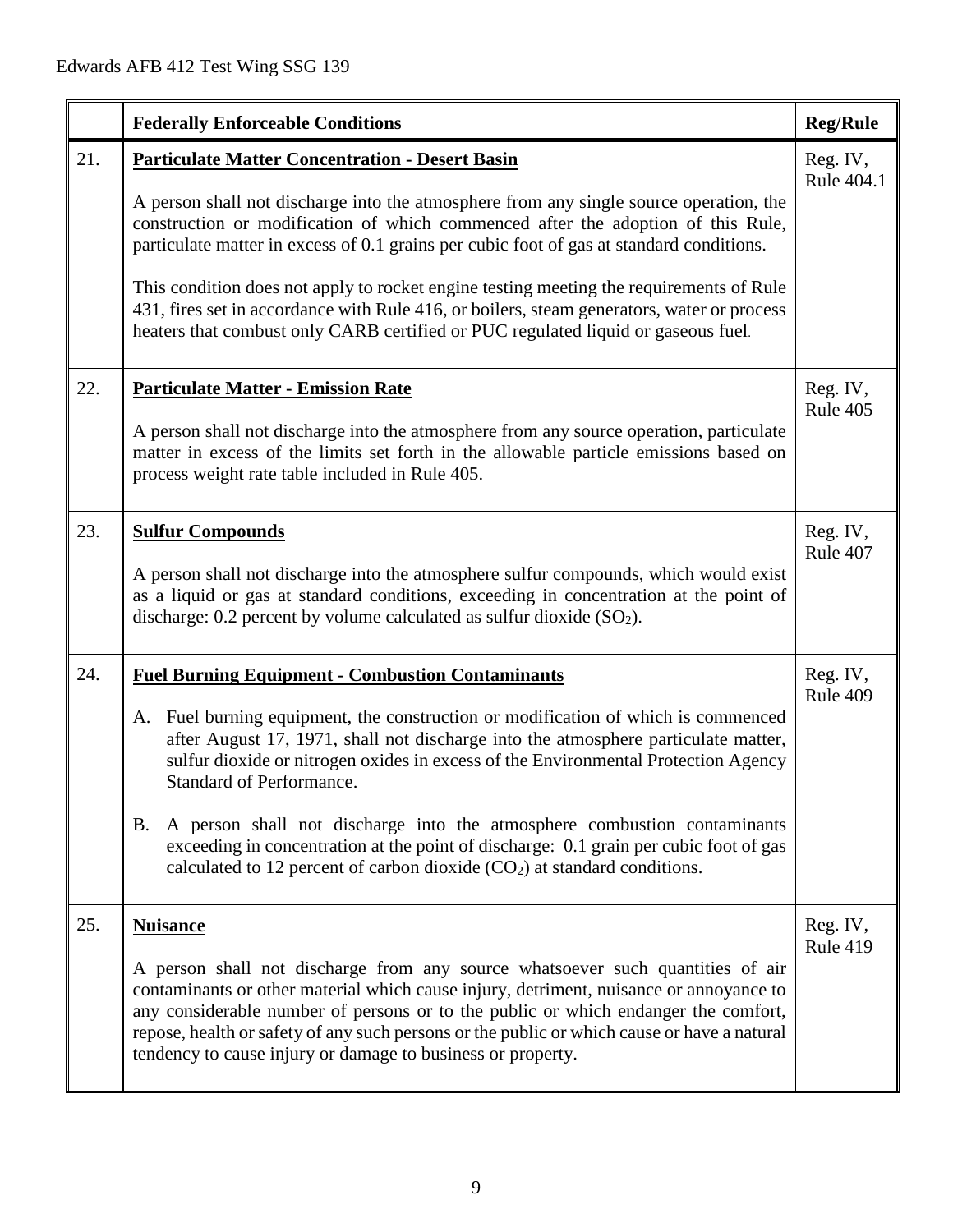|     | <b>Federally Enforceable Conditions</b>                                                                                                                                                                                                                                                                                                                                                                                                                                                                                         | <b>Reg/Rule</b>      |
|-----|---------------------------------------------------------------------------------------------------------------------------------------------------------------------------------------------------------------------------------------------------------------------------------------------------------------------------------------------------------------------------------------------------------------------------------------------------------------------------------------------------------------------------------|----------------------|
| 26. | <b>Federal New Source Performance Standards (NSPS)</b>                                                                                                                                                                                                                                                                                                                                                                                                                                                                          | Reg. IV,<br>Rule 422 |
|     | Provisions of Part 60, Chapter 1, Title 40, Code of Federal Regulations, in effect<br>September 5, 1996, are hereby adopted by reference and made a part hereof. All new<br>and modified sources shall comply with applicable standards, criteria and requirements<br>set forth therein.                                                                                                                                                                                                                                        |                      |
|     | All applicable requirements of 40 CFR Part 60, Subpart A (General Requirements),<br>apply to this facility.                                                                                                                                                                                                                                                                                                                                                                                                                     |                      |
| 27. | <b>National Emission Standards for Hazardous Air Pollutants and Source Categories</b><br>(NESHAPS)                                                                                                                                                                                                                                                                                                                                                                                                                              | Reg. IV,<br>Rule 423 |
|     | Provisions of Title 40, Chapter 1, Parts 61 and 63, Code of Federal Regulations, in effect<br>November 7, 2002, are hereby adopted by reference and made a part hereof. All sources<br>of hazardous air pollution shall comply with applicable standards, criteria and<br>requirements set forth herein.                                                                                                                                                                                                                        |                      |
|     | All applicable requirements of 40 CFR Part 61, Subpart M (Asbestos); and 40 CFR Part<br>63, Subpart A (General Provisions), apply to this facility.                                                                                                                                                                                                                                                                                                                                                                             |                      |
|     | <b>Asbestos</b><br>EAFB shall comply with the applicable requirements of Sections 61.145 through 61.147<br>of the National Emission Standard for Asbestos for all demolition and renovation<br>projects.                                                                                                                                                                                                                                                                                                                        |                      |
| 28. | <b>Propellant Combustion and Rocket Testing</b>                                                                                                                                                                                                                                                                                                                                                                                                                                                                                 | Reg. IV,<br>Rule 431 |
|     | Edwards AFB shall comply with all applicable requirements of Rule 431 for open-air<br>rocket propellant combustion operations conducted on rocket test stands. The provisions<br>of Rule 431 do not apply to emergency destruction/disposal of propellant by qualified<br>bomb squad or explosive ordinance groups or jet engine testing. Propellant Combustion<br>and Rocket Testing detonation operations shall maintain adequate records demonstrating<br>compliance and / or any exemption to the requirements of Rule 431. |                      |
| 29. | <b>Risk Management Plan</b>                                                                                                                                                                                                                                                                                                                                                                                                                                                                                                     | 40 CFR 68            |
|     | Should this stationary source, as defined in 40 CFR section 68.3, become subject to the<br>accidental release prevention regulations in part 68, then the owner or operator shall<br>submit a risk management plan (RMP) by the date specified in section 68.10 and shall<br>certify compliance with the requirements of part 68 as part of the annual compliance<br>certification as required by 40 CFR part 70 or 71.                                                                                                         |                      |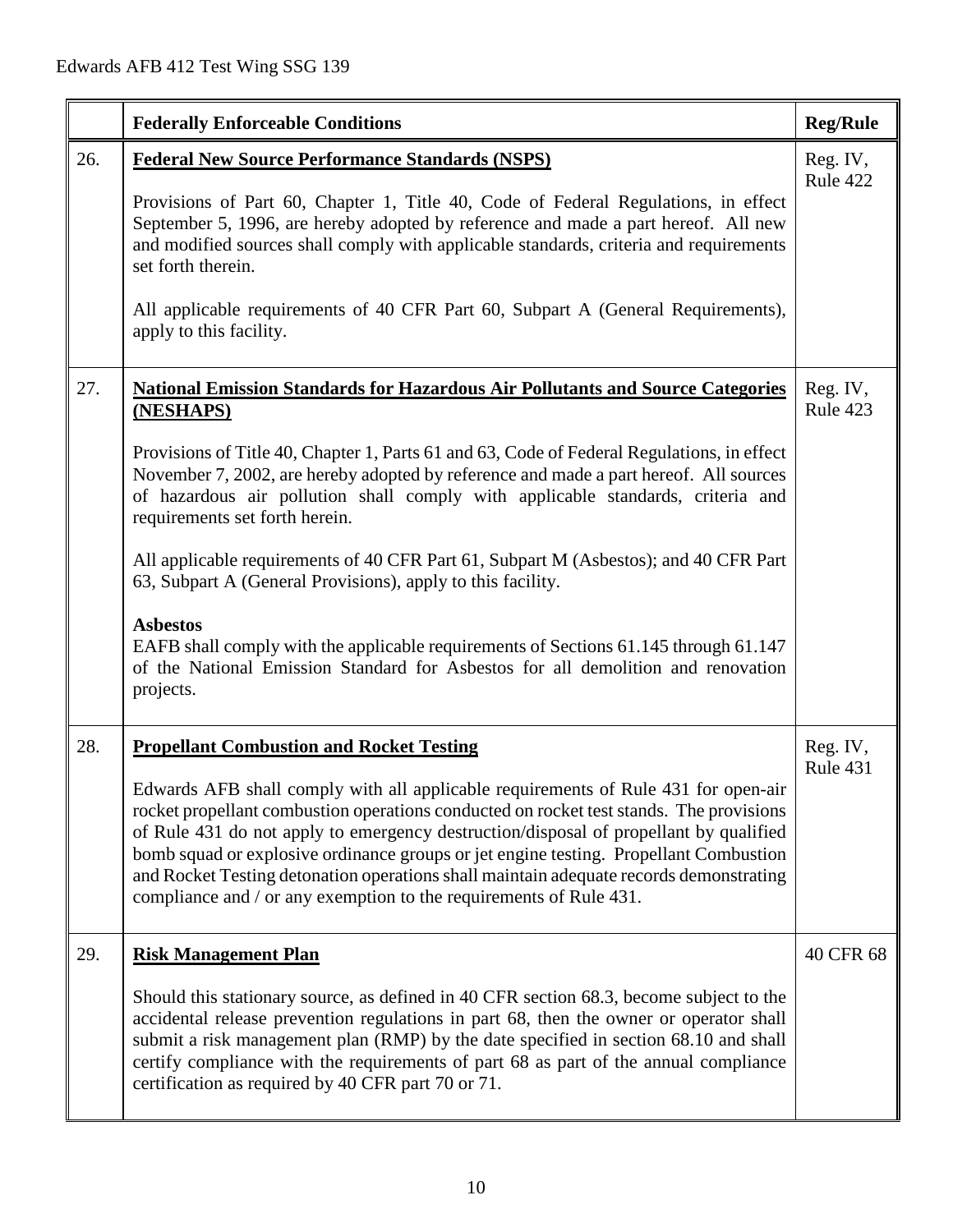|     |                | <b>Federally Enforceable Conditions</b>                                                                                                                                                                                                                                                                                                                                                                                                                                                     | <b>Reg/Rule</b>        |
|-----|----------------|---------------------------------------------------------------------------------------------------------------------------------------------------------------------------------------------------------------------------------------------------------------------------------------------------------------------------------------------------------------------------------------------------------------------------------------------------------------------------------------------|------------------------|
| 30. |                | <b>Compliance Certification</b>                                                                                                                                                                                                                                                                                                                                                                                                                                                             | <b>40 CFR</b><br>70.5d |
|     |                | The owner/operator shall comply with the following procedures for compliance<br>certification:                                                                                                                                                                                                                                                                                                                                                                                              |                        |
|     |                | A. Submittal of a compliance certification by the owner or operator to the U.S. EPA<br>and copy to the APCO within 90 days after end of compliance certification period;                                                                                                                                                                                                                                                                                                                    |                        |
|     | <b>B.</b>      | Compliance certification period shall begin 1 March of each year and end the last<br>day of February of the following year;                                                                                                                                                                                                                                                                                                                                                                 |                        |
|     | $\mathbf{C}$ . | The Annual Compliance Certification also satisfies the second semi-annual<br>Monitoring Report requirement;                                                                                                                                                                                                                                                                                                                                                                                 |                        |
|     | D.             | Such compliance certification shall identify the basis for each permit term or<br>condition, e.g., specify the emissions limitation, standard or work practice, and a<br>means of monitoring compliance with the term or condition;                                                                                                                                                                                                                                                         |                        |
|     | Е.             | Such compliance certification shall include compliance status and method(s) used<br>to determine compliance for the current time period and over entire reporting period;<br>and                                                                                                                                                                                                                                                                                                            |                        |
|     | F.             | Such compliance certification shall include any additional inspection, monitoring<br>or entry requirement promulgated pursuant to Sections 114(a) and 504(b) of the<br>CAA.                                                                                                                                                                                                                                                                                                                 |                        |
|     |                | Any application form, report, or compliance certification submitted pursuant to these<br>regulations shall contain certification by a responsible official of truth, accuracy, and<br>completeness. This certification and any other certification required under this part shall<br>state that, based on information and belief formed after reasonable inquiry, the<br>statements and information in the document are true, accurate, and complete.                                       |                        |
|     |                | U.S. EPA's Mailing Address:                                                                                                                                                                                                                                                                                                                                                                                                                                                                 |                        |
|     |                | Director, Air Division<br>75 Hawthorne Street                                                                                                                                                                                                                                                                                                                                                                                                                                               |                        |
|     |                | $AIR-3$                                                                                                                                                                                                                                                                                                                                                                                                                                                                                     |                        |
|     |                | San Francisco, CA 94105                                                                                                                                                                                                                                                                                                                                                                                                                                                                     |                        |
| 31. |                | <b>Protection of Stratospheric Ozone</b>                                                                                                                                                                                                                                                                                                                                                                                                                                                    | 40 CFR 82              |
|     |                | Persons opening appliances for maintenance, service, repair, or disposal must comply<br>with the required practices pursuant to 40 CFR §82.156.<br>Equipment used during maintenance, service, repair, or disposal of appliances must meet<br>the standards for recycling and recovery equipment in accordance with 40 CFR §82.158.<br>Persons performing maintenance, service, repair or disposal of appliances must be<br>certified by a certified technician pursuant to 40 CFR §82.161. |                        |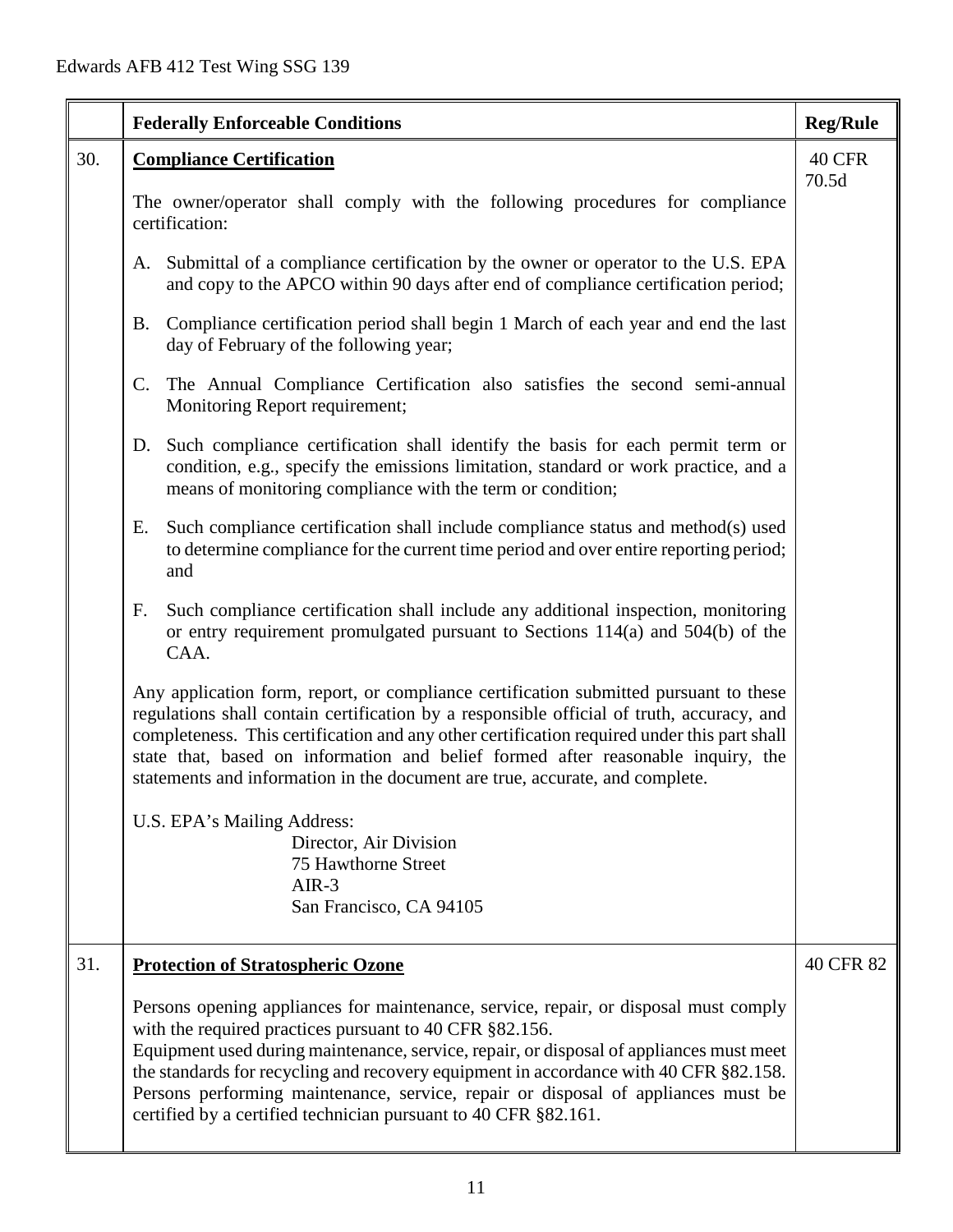# **List of Insignificant Air Pollutant Emitting Equipment**

Air Conditioning Equipment Used for Comfort Architectural Surface Coatings Boilers, Steam Generators & Heaters < 5 MM Btu/hr Brazing, Soldering, Welding Equipment Bunsen Burners Cooling Towers Small Degreasing Operations Electric Baking Oven Electric Fired Kiln Emissions Unit Emitting < 2 lbs in any 24 hr Period Emissions Unit Tempory Operations Fugitive Emission Sources Inductively Coupled Plasma Laboratory Hood Loading Racks and Equipment, (Heavy Oil) Motor Vehicles as Defined in the CH&SC Portable Engines, (California Registered) Printing and Reproduction Equipment Sources emitting less 10lbs/day or 180lbs/year of NOx and VOC; uncontrolled Small IC Engines < 50 bhp Small Turbine Engine Test Stand Space Heating Equipment Spectrophotometer Steam Cleaners, Natural Gas < 5 MM Btu/hr Storage Vessels Surface Coating and Cleaning Operations (Small) Unvented Pressure Vessels Excluding PV vent Wastewater Separator, (Nuisance Applies) Wet Scrubber, (Control Equipment is Not Exempt)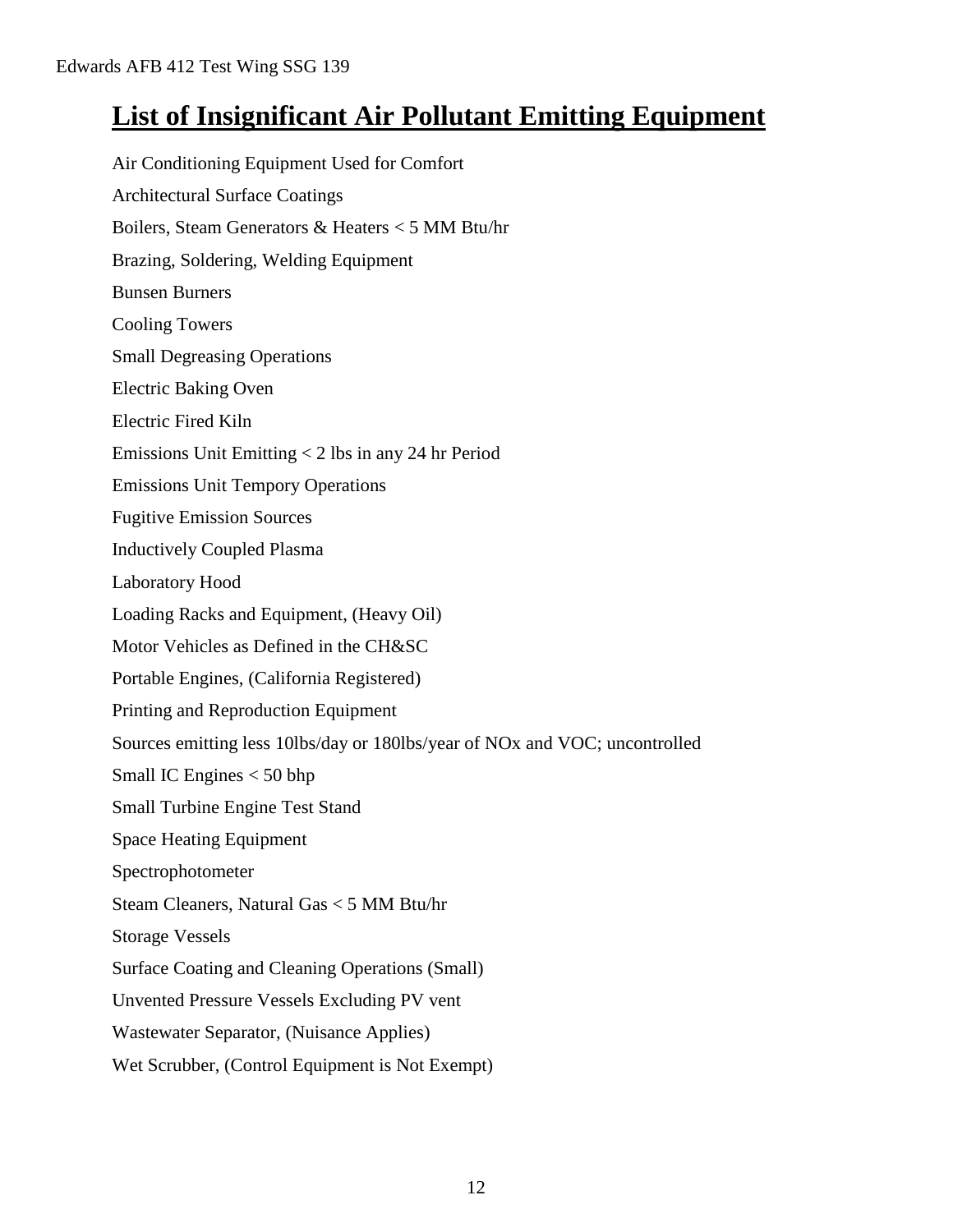Emission Unit 0139022 Permit Conditions

| <b>Facility</b><br><b>Number</b> | <b>Emissions</b><br>Unit | <b>Description of Source</b>          |
|----------------------------------|--------------------------|---------------------------------------|
| 9002                             | 0139022                  | <b>Rocket Motor Setup and Testing</b> |

#### **Emission Unit Equipment Description/Permit Conditions**

#### **Federally Enforceable Conditions**

**EQUIPMENT DESCRIPTION:** Rocket Test Stand (RVITS), including following equipment:

Test stand for rocket motor testing using RP-1 and JP-8 as fuel and LOx and hydrogen peroxide as oxidizer.

#### **OPERATIONAL CONDITIONS:**

- 1. Particulate emissions shall be no more than 0.1 gr/scf calculated to 12% CO<sub>2</sub>. (Rule 404.1)
- 2. Visible emissions shall be less than 20% opacity or Ringelmann No. 1 except for not more than three minutes in any one hour. (Rule 401)
- 3. Modification of equipment or usage shall require application for Authority to Construct. (Rule 209)
- 4. Records including dates and duration of usage shall be kept and made available to District upon request. (Rule 209)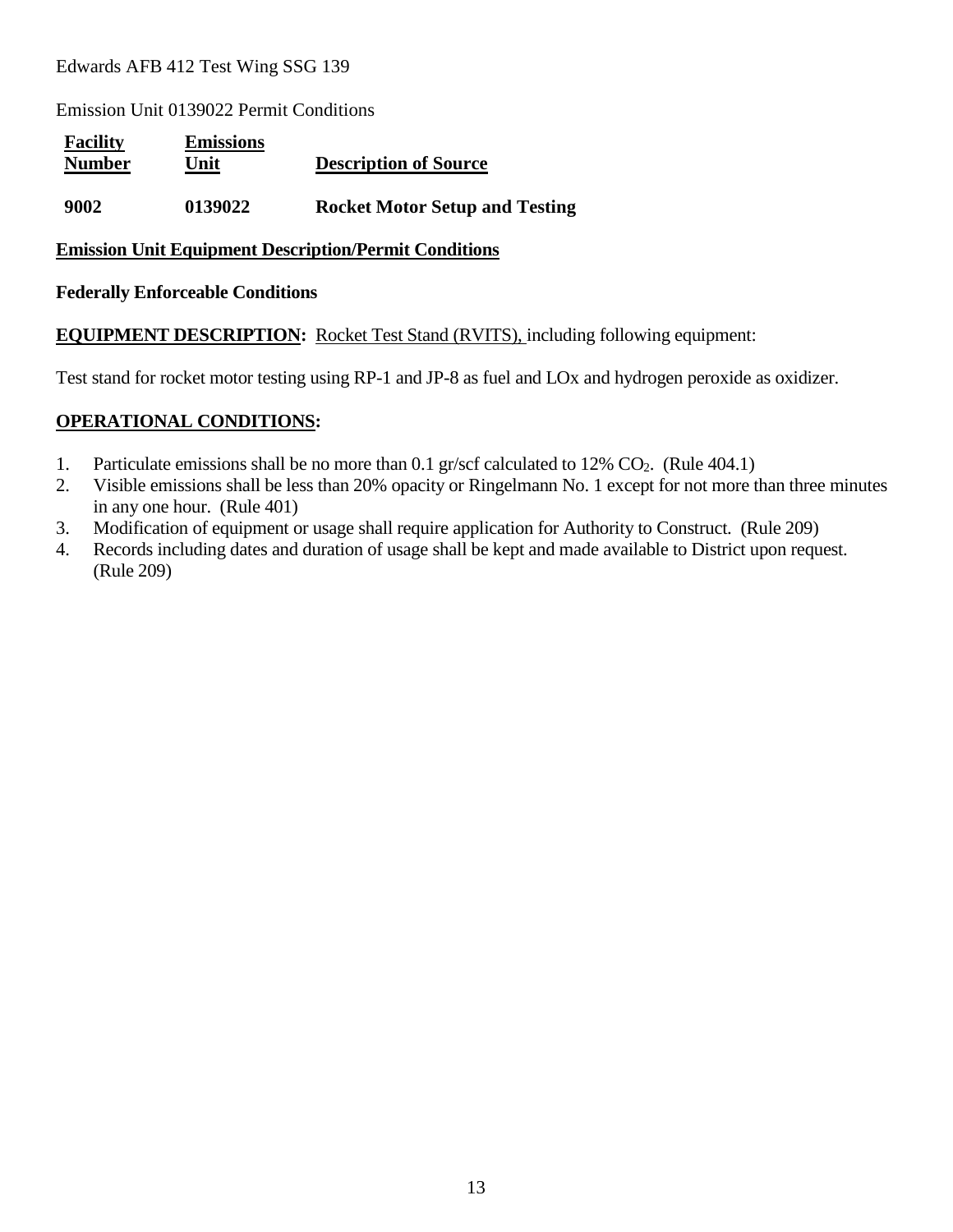# **FEDERAL REGULATIONS 40 CFR 60 SUBPART A General Provisions**

#### **Applicable provisions of 40 CFR 60 Subpart A shall apply.**

#### **[40 FR 53346, Nov. 17, 1975, as amended at 55 FR 51382, Dec. 13, 1990; 59 FR 12427, Mar. 16, 1994; 62 FR 52641, Oct. 8, 1997]**

#### **Applicability**

| §60.1(a)    | Except as provided in subparts B and C, the provisions of this part apply to the owner or operator of any<br>stationary source which contains an affected facility, the construction or modification of which is commenced<br>after the date of publication in this part of any standard (or, if earlier, the date of publication of any proposed<br>standard) applicable to that facility.                                                                                                                                                 |
|-------------|---------------------------------------------------------------------------------------------------------------------------------------------------------------------------------------------------------------------------------------------------------------------------------------------------------------------------------------------------------------------------------------------------------------------------------------------------------------------------------------------------------------------------------------------|
| §60.1(b)    | Any new or revised standard of performance promulgated pursuant to section 111(b) of the Act shall apply<br>to the owner or operator of any stationary source which contains an affected facility, the construction or<br>modification of which is commenced after the date of publication in this part of such new or revised standard<br>(or, if earlier, the date of publication of any proposed standard) applicable to that facility.                                                                                                  |
| §60.1(c)    | In addition to complying with the provisions of this part, the owner or operator of an affected facility may<br>be required to obtain an operating permit issued to stationary sources by an authorized State air pollution<br>control agency or by the Administrator of the U.S. Environmental Protection Agency (EPA) pursuant to Title V<br>of the Clean Air Act (Act) as amended November 15, 1990 (42 U.S.C. 7661). For more information about<br>obtaining an operating permit see part 70 of this chapter.                           |
| §60.1(a)(2) | Except for compliance with 40 CFR 60.49b(u), the site shall have the option of either complying directly<br>with the requirements of this part, or reducing the site-wide emissions caps in accordance with the procedures<br>set forth in a permit issued pursuant to 40 CFR 52.2454. If the site chooses the option of reducing the site-wide<br>emissions caps in accordance with the procedures set forth in such permit, the requirements of such permit shall<br>apply in lieu of the otherwise applicable requirements of this part. |
| §60.1(a)(3) | Notwithstanding the provisions of paragraph (d)(2) of this section, for any provisions of this part except for<br>Subpart Kb, the owner/operator of the site shall comply with the applicable provisions of this part if the<br>Administrator determines that compliance with the provisions of this part is necessary for achieving the<br>objectives of the regulation and the Administrator notifies the site in accordance with the provisions of the<br>permit issued pursuant to 40 CFR 52.2454.                                      |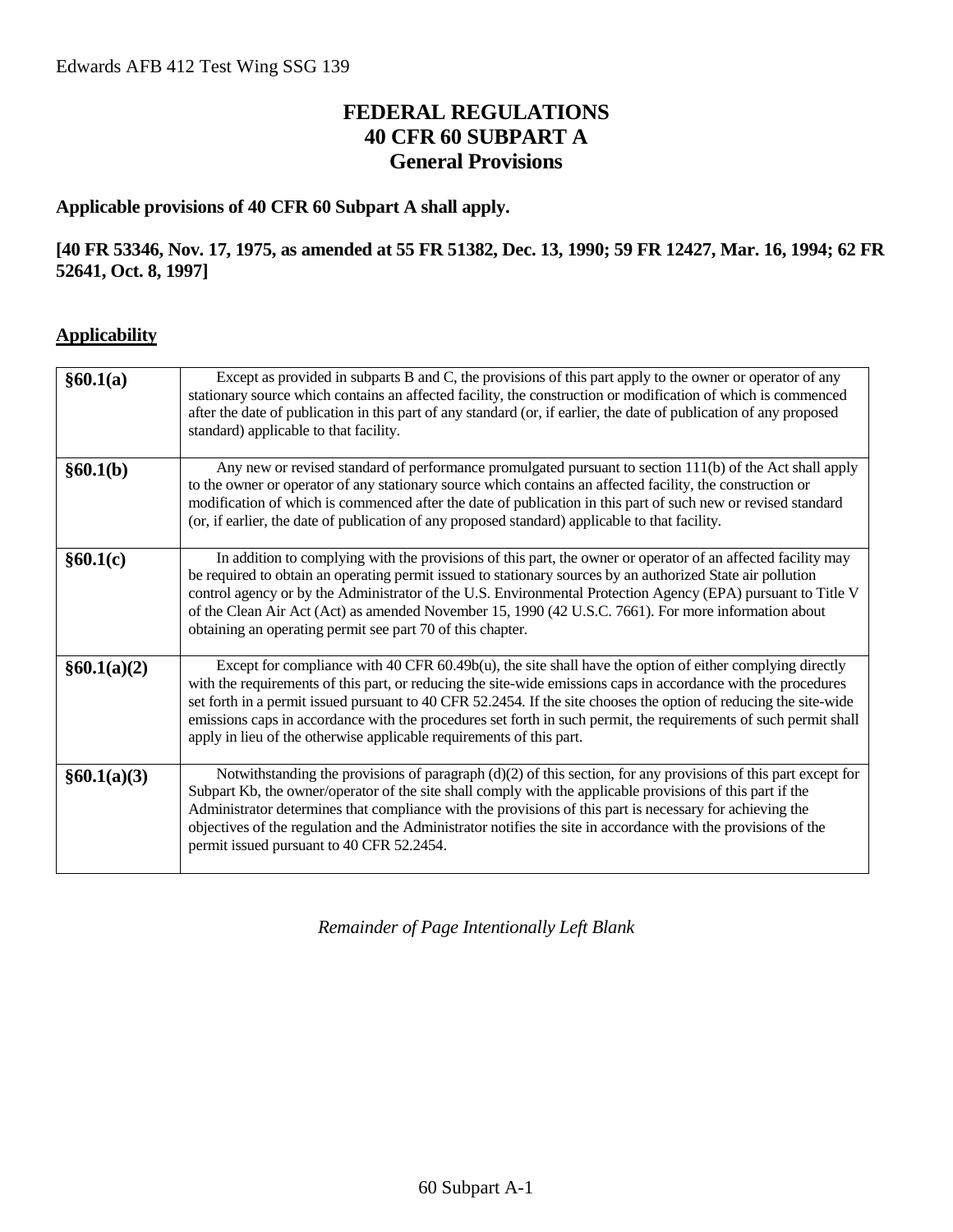### **FEDERAL REGULATIONS 40 CFR 61 SUBPART M National Emission Standard for Asbestos**

#### **Applicable provisions of 40 CFR 61 Subpart M shall apply.**

#### **[55 FR 48414, Nov. 20, 1990]**

#### **Applicability**

| §61.140 | The provisions of this subpart are applicable to those sources specified in §§61.142 through 61.151, 61.154, and<br>61.155. |
|---------|-----------------------------------------------------------------------------------------------------------------------------|
|         |                                                                                                                             |

#### **Standard for Roadways**

| §61.143 | No person may construct or maintain a roadway with asbestos tailings or asbestos-containing waste<br>material on that roadway, unless, for asbestos tailings.                                                                                        |
|---------|------------------------------------------------------------------------------------------------------------------------------------------------------------------------------------------------------------------------------------------------------|
|         | (a) It is a temporary roadway on an area of asbestos ore deposits (asbestos mine): or                                                                                                                                                                |
|         | (b) It is a temporary roadway at an active asbestos mill site and is encapsulated with a resinous or<br>bituminous binder. The encapsulated road surface must be maintained at a minimum frequency of once per<br>year to prevent dust emissions; or |
|         | (c) It is encapsulated in asphalt concrete meeting the specifications contained in section 401 of Standard<br>Specifications for Construction of Roads and Bridges on Federal Highway Projects, FP-85, 1985, or their<br>equivalent.                 |

#### **Standard for Demolition and Renovation**

| §61.145 | (a) To determine which requirements of paragraphs (a), (b), and (c) of this section apply to the owner or<br>operator of a demolition or renovation activity and prior to the commencement of the demolition or<br>renovation, thoroughly inspect the affected facility or part of the facility where the demolition or renovation<br>operation will occur for the presence of asbestos, including Category I and Category II nonfriable ACM. The<br>requirements of paragraphs (b) and (c) of this section apply to each owner or operator of a demolition or<br>renovation activity, including the removal of RACM as follows: |
|---------|----------------------------------------------------------------------------------------------------------------------------------------------------------------------------------------------------------------------------------------------------------------------------------------------------------------------------------------------------------------------------------------------------------------------------------------------------------------------------------------------------------------------------------------------------------------------------------------------------------------------------------|
|         | (1) In a facility being demolished, all the requirements of paragraphs (b) and (c) of this section apply,<br>except as provided in paragraph $(a)(3)$ of this section, if the combined amount of RACM is                                                                                                                                                                                                                                                                                                                                                                                                                         |
|         | (i) At least 80 linear meters (260 linear feet) on pipes or at least 15 square meters (160 square feet) on<br>other facility components, or                                                                                                                                                                                                                                                                                                                                                                                                                                                                                      |
|         | (ii) At least 1 cubic meter (35 cubic feet) off facility components where the length or area could not be<br>measured previously.                                                                                                                                                                                                                                                                                                                                                                                                                                                                                                |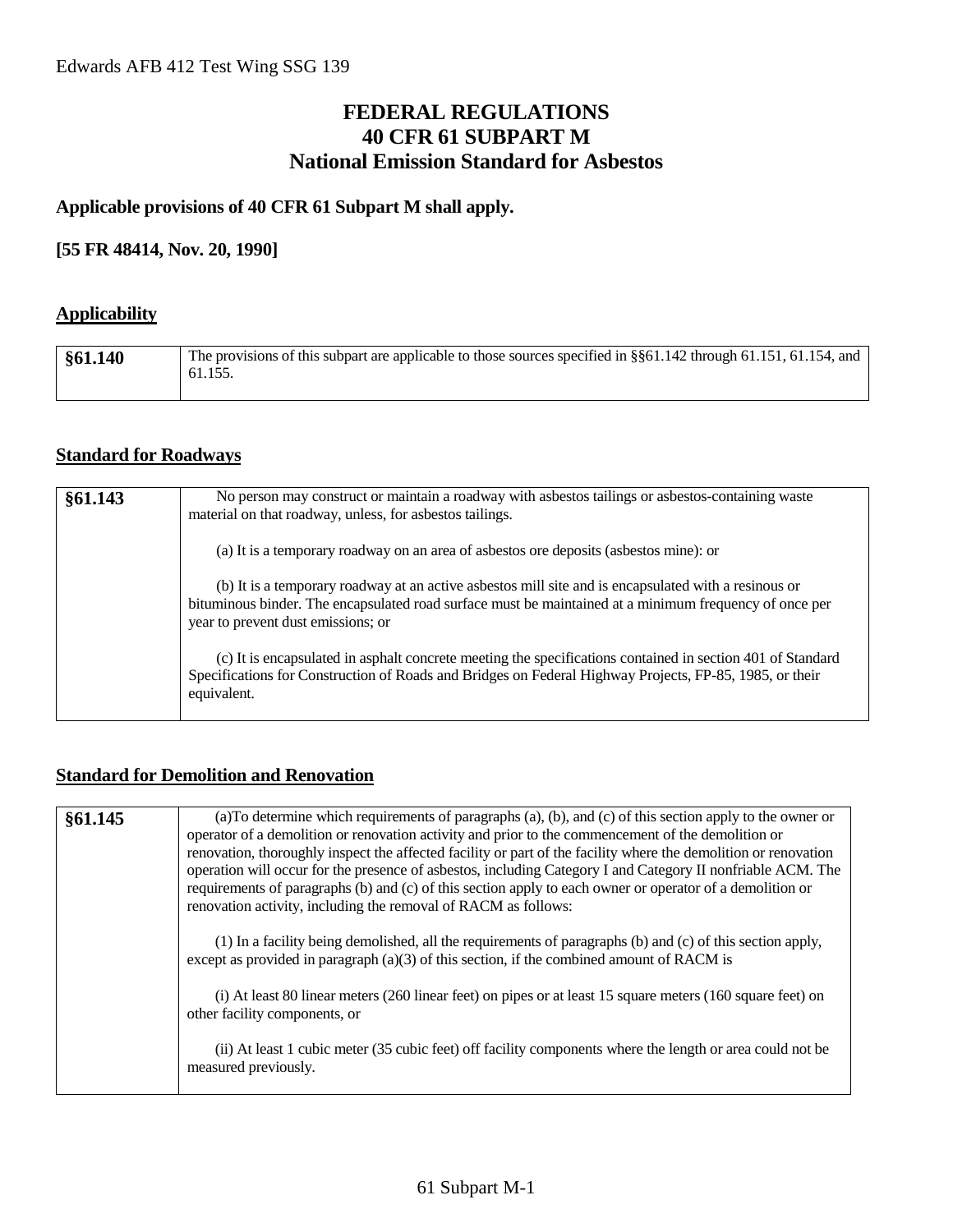| §61.145 | (2) In a facility being demolished, only the notification requirements of paragraphs $(b)(1)$ , $(2)$ , $(3)(i)$ and<br>(iv), and $(4)(i)$ through (vii) and $(4)(ix)$ and (xvi) of this section apply, if the combined amount of RACM is                                                                                                                                                                                                                                    |
|---------|------------------------------------------------------------------------------------------------------------------------------------------------------------------------------------------------------------------------------------------------------------------------------------------------------------------------------------------------------------------------------------------------------------------------------------------------------------------------------|
|         | (i) Less than 80 linear meters (260 linear feet) on pipes and less than 15 square meters (160 square feet)<br>on other facility components, and                                                                                                                                                                                                                                                                                                                              |
|         | (ii) Less than one cubic meter (35 cubic feet) off facility components where the length or area could not<br>be measured previously or there is no asbestos.                                                                                                                                                                                                                                                                                                                 |
|         | (3) If the facility is being demolished under an order of a State or local government agency, issued<br>because the facility is structurally unsound and in danger of imminent collapse, only the requirements of<br>paragraphs (b)(1), (b)(2), (b)(3)(iii), (b)(4) (except (b)(4)(viii)), (b)(5), and (c)(4) through (c)(9) of this<br>section apply.                                                                                                                       |
|         | (4) In a facility being renovated, including any individual nonscheduled renovation operation, all the<br>requirements of paragraphs (b) and (c) of this section apply if the combined amount of RACM to be<br>stripped, removed, dislodged, cut, drilled, or similarly disturbed is                                                                                                                                                                                         |
|         | (i) At least 80 linear meters (260 linear feet) on pipes or at least 15 square meters (160 square feet) on<br>other facility components, or                                                                                                                                                                                                                                                                                                                                  |
|         | (ii) At least 1 cubic meter (35 cubic feet) off facility components where the length or area could not be<br>measured previously.                                                                                                                                                                                                                                                                                                                                            |
|         | (iii) To determine whether paragraph $(a)(4)$ of this section applies to planned renovation operations<br>involving individual nonscheduled operations, predict the combined additive amount of RACM to be<br>removed or stripped during a calendar year of January 1 through December 31.                                                                                                                                                                                   |
|         | (iv) To determine whether paragraph (a)(4) of this section applies to emergency renovation operations,<br>estimate the combined amount of RACM to be removed or stripped as a result of the sudden, unexpected<br>event that necessitated the renovation.                                                                                                                                                                                                                    |
|         | (5) Owners or operators of demolition and renovation operations are exempt from the requirements of<br>§§61.05(a), 61.07, and 61.09.                                                                                                                                                                                                                                                                                                                                         |
|         | <b>Notification Requirements</b>                                                                                                                                                                                                                                                                                                                                                                                                                                             |
|         | (b) Each owner or operator of a demolition or renovation activity to which this section applies shall:                                                                                                                                                                                                                                                                                                                                                                       |
|         | (1) Provide the Administrator with written notice of intention to demolish or renovate. Delivery of the<br>notice by U.S. Postal Service, commercial delivery service, or hand delivery is acceptable.                                                                                                                                                                                                                                                                       |
|         | (2) Update notice, as necessary, including when the amount of asbestos affected changes by at least 20<br>percent.                                                                                                                                                                                                                                                                                                                                                           |
|         | (3) Postmark or deliver the notice as follows:                                                                                                                                                                                                                                                                                                                                                                                                                               |
|         | (i) At least 10 working days before asbestos stripping or removal work or any other activity begins<br>(such as site preparation that would break up, dislodge or similarly disturb asbestos material), if the operation<br>is described in paragraphs (a) (1) and (4) (except (a)(4)(iii) and (a)(4)(iv)) of this section. If the operation is<br>as described in paragraph $(a)(2)$ of this section, notification is required 10 working days before demolition<br>begins. |
|         | (ii) At least 10 working days before the end of the calendar year preceding the year for which notice is<br>being given for renovations described in paragraph $(a)(4)(iii)$ of this section.                                                                                                                                                                                                                                                                                |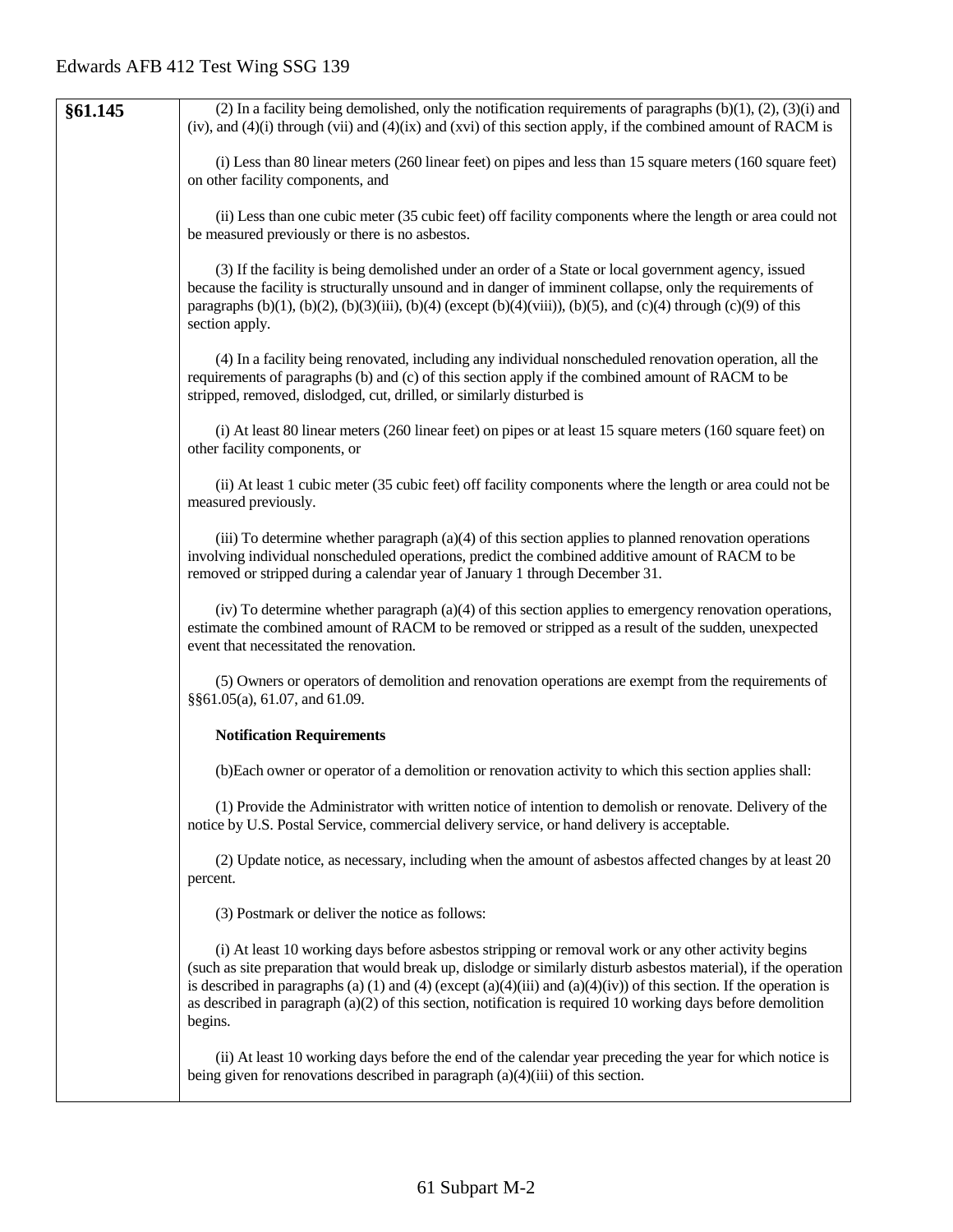| §61.145 | (iii) As early as possible before, but not later than, the following working day if the operation is a<br>demolition ordered according to paragraph $(a)(3)$ of this section or, if the operation is a renovation described in<br>paragraph $(a)(4)(iv)$ of this section.                                                                                                                                                                                                   |
|---------|-----------------------------------------------------------------------------------------------------------------------------------------------------------------------------------------------------------------------------------------------------------------------------------------------------------------------------------------------------------------------------------------------------------------------------------------------------------------------------|
|         | (iv) For asbestos stripping or removal work in a demolition or renovation operation, described in<br>paragraphs (a) (1) and (4) (except (a)(4)(iii) and (a)(4)(iv)) of this section, and for a demolition described in<br>paragraph (a)(2) of this section, that will begin on a date other than the one contained in the original notice,<br>notice of the new start date must be provided to the Administrator as follows:                                                |
|         | (A) When the asbestos stripping or removal operation or demolition operation covered by this paragraph<br>will begin after the date contained in the notice,                                                                                                                                                                                                                                                                                                                |
|         | (1) Notify the Administrator of the new start date by telephone as soon as possible before the original start<br>date, and                                                                                                                                                                                                                                                                                                                                                  |
|         | (2) Provide the Administrator with a written notice of the new start date as soon as possible before, and no<br>later than, the original start date. Delivery of the updated notice by the U.S. Postal Service, commercial delivery<br>service, or hand delivery is acceptable.                                                                                                                                                                                             |
|         | (B) When the asbestos stripping or removal operation or demolition operation covered by this paragraph<br>will begin on a date earlier than the original start date,                                                                                                                                                                                                                                                                                                        |
|         | (1) Provide the Administrator with a written notice of the new start date at least 10 working days before<br>asbestos stripping or removal work begins.                                                                                                                                                                                                                                                                                                                     |
|         | (2) For demolitions covered by paragraph (a)(2) of this section, provide the Administrator written notice of<br>a new start date at least 10 working days before commencement of demolition. Delivery of updated notice by<br>U.S. Postal Service, commercial delivery service, or hand delivery is acceptable.                                                                                                                                                             |
|         | (C) In no event shall an operation covered by this paragraph begin on a date other than the date contained<br>in the written notice of the new start date.                                                                                                                                                                                                                                                                                                                  |
|         | (4) Include the following in the notice:                                                                                                                                                                                                                                                                                                                                                                                                                                    |
|         | (i) An indication of whether the notice is the original or a revised notification.                                                                                                                                                                                                                                                                                                                                                                                          |
|         | (ii) Name, address, and telephone number of both the facility owner and operator and the asbestos removal<br>contractor owner or operator.                                                                                                                                                                                                                                                                                                                                  |
|         | (iii) Type of operation: demolition or renovation.                                                                                                                                                                                                                                                                                                                                                                                                                          |
|         | (iv) Description of the facility or affected part of the facility including the size (square meters [square feet]<br>and number of floors), age, and present and prior use of the facility.                                                                                                                                                                                                                                                                                 |
|         | (v) Procedure, including analytical methods, employed to detect the presence of RACM and Category I<br>and Category II nonfriable ACM.                                                                                                                                                                                                                                                                                                                                      |
|         | (vi) Estimate of the approximate amount of RACM to be removed from the facility in terms of length of<br>pipe in linear meters (linear feet), surface area in square meters (square feet) on other facility components, or<br>volume in cubic meters (cubic feet) if off the facility components. Also, estimate the approximate amount of<br>Category I and Category II nonfriable ACM in the affected part of the facility that will not be removed before<br>demolition. |
|         | (vii) Location and street address (including building number or name and floor or room number, if<br>appropriate), city, county, and state, of the facility being demolished or renovated.                                                                                                                                                                                                                                                                                  |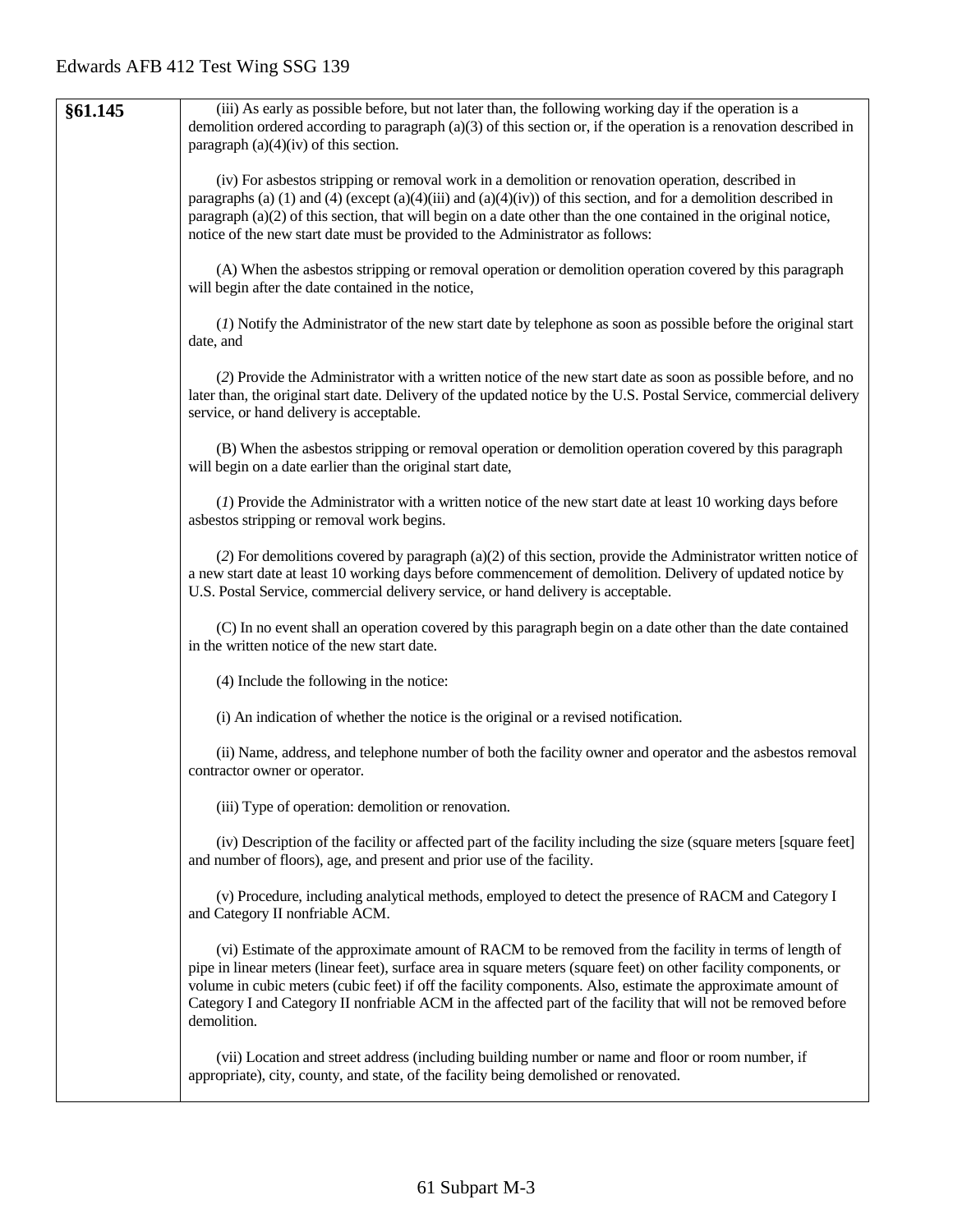| §61.145(b) | (viii) Scheduled starting and completion dates of asbestos removal work (or any other activity, such as site<br>preparation that would break up, dislodge, or similarly disturb asbestos material) in a demolition or renovation;<br>planned renovation operations involving individual nonscheduled operations shall only include the beginning<br>and ending dates of the report period as described in paragraph $(a)(4)(iii)$ of this section. |
|------------|----------------------------------------------------------------------------------------------------------------------------------------------------------------------------------------------------------------------------------------------------------------------------------------------------------------------------------------------------------------------------------------------------------------------------------------------------|
|            | (ix) Scheduled starting and completion dates of demolition or renovation.                                                                                                                                                                                                                                                                                                                                                                          |
|            | (x) Description of planned demolition or renovation work to be performed and method(s) to be employed,<br>including demolition or renovation techniques to be used and description of affected facility components.                                                                                                                                                                                                                                |
|            | (xi) Description of work practices and engineering controls to be used to comply with the requirements of<br>this subpart, including asbestos removal and waste-handling emission control procedures.                                                                                                                                                                                                                                              |
|            | (xii) Name and location of the waste disposal site where the asbestos-containing waste material will be<br>deposited.                                                                                                                                                                                                                                                                                                                              |
|            | $(xiii)$ A certification that at least one person trained as required by paragraph $(c)(8)$ of this section will<br>supervise the stripping and removal described by this notification. This requirement shall become effective 1<br>year after promulgation of this regulation.                                                                                                                                                                   |
|            | $(xiv)$ For facilities described in paragraph $(a)(3)$ of this section, the name, title, and authority of the State or<br>local government representative who has ordered the demolition, the date that the order was issued, and the date<br>on which the demolition was ordered to begin. A copy of the order shall be attached to the notification.                                                                                             |
|            | (xv) For emergency renovations described in paragraph $(a)(4)(iv)$ of this section, the date and hour that the<br>emergency occurred, a description of the sudden, unexpected event, and an explanation of how the event<br>caused an unsafe condition, or would cause equipment damage or an unreasonable financial burden.                                                                                                                       |
|            | (xvi) Description of procedures to be followed in the event that unexpected RACM is found or Category II<br>nonfriable ACM becomes crumbled, pulverized, or reduced to powder.                                                                                                                                                                                                                                                                     |
|            | (xvii) Name, address, and telephone number of the waste transporter.                                                                                                                                                                                                                                                                                                                                                                               |
|            | (5) The information required in paragraph $(b)(4)$ of this section must be reported using a form similar to<br>that shown in Figure 3.                                                                                                                                                                                                                                                                                                             |
|            | Procedures for Asbestos Emission Control.                                                                                                                                                                                                                                                                                                                                                                                                          |
|            | (c)Each owner or operator of a demolition or renovation activity to whom this paragraph applies,<br>according to paragraph (a) of this section, shall comply with the following procedures:                                                                                                                                                                                                                                                        |
|            | (1) Remove all RACM from a facility being demolished or renovated before any activity begins that would<br>break up, dislodge, or similarly disturb the material or preclude access to the material for subsequent removal.<br>RACM need not be removed before demolition if:                                                                                                                                                                      |
|            | (i) It is Category I nonfriable ACM that is not in poor condition and is not friable.                                                                                                                                                                                                                                                                                                                                                              |
|            | (ii) It is on a facility component that is encased in concrete or other similarly hard material and is<br>adequately wet whenever exposed during demolition; or                                                                                                                                                                                                                                                                                    |
|            | (iii) It was not accessible for testing and was, therefore, not discovered until after demolition began and, as<br>a result of the demolition, the material cannot be safely removed. If not removed for safety reasons, the exposed<br>RACM and any asbestos-contaminated debris must be treated as asbestos-containing waste material and<br>adequately wet at all times until disposed of.                                                      |
|            |                                                                                                                                                                                                                                                                                                                                                                                                                                                    |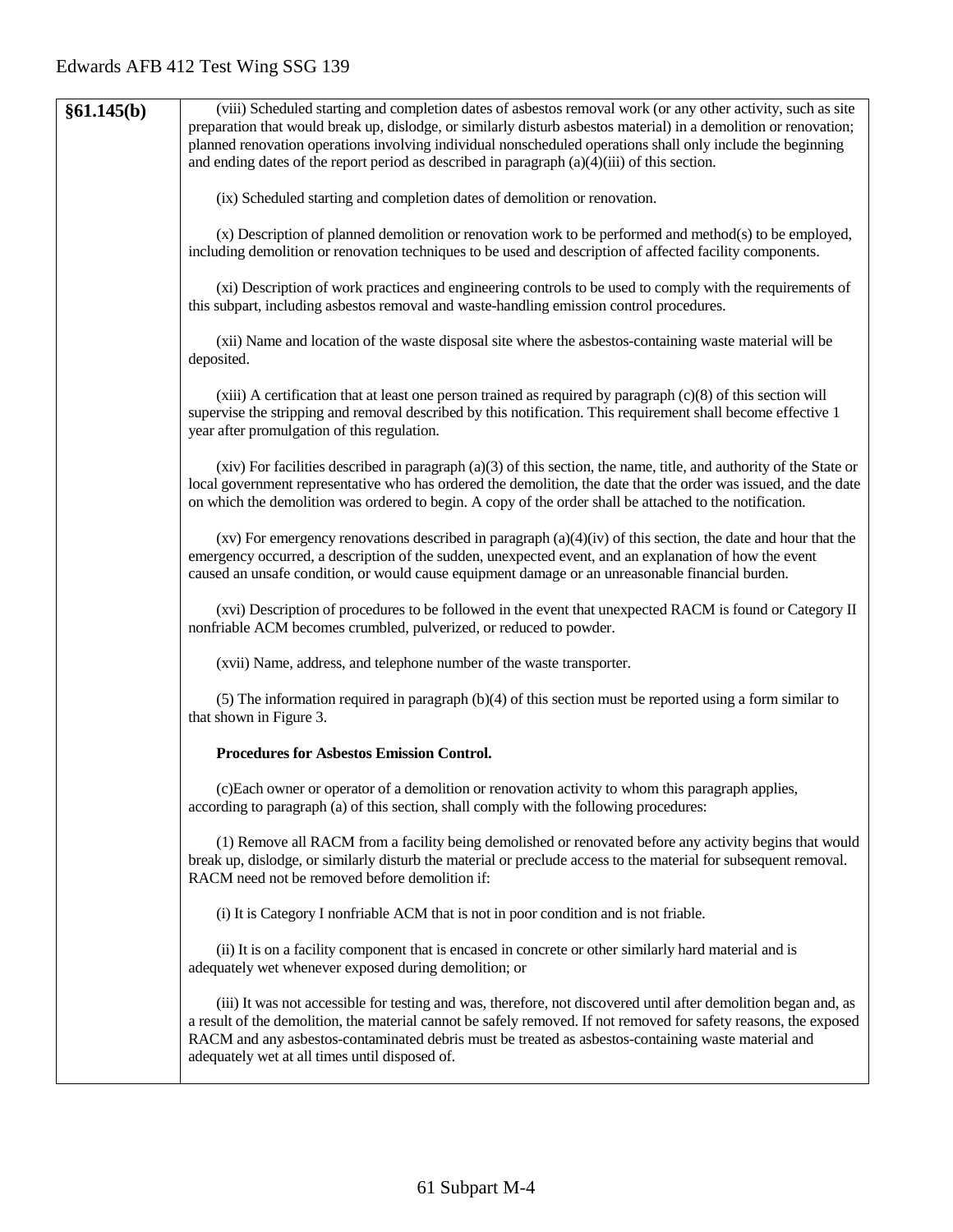| §61.145 | (iv) They are Category II nonfriable ACM and the probability is low that the materials will become                                                                                                                                                                                                                                                                                                                                     |
|---------|----------------------------------------------------------------------------------------------------------------------------------------------------------------------------------------------------------------------------------------------------------------------------------------------------------------------------------------------------------------------------------------------------------------------------------------|
|         | crumbled, pulverized, or reduced to powder during demolition.                                                                                                                                                                                                                                                                                                                                                                          |
|         | (2) When a facility component that contains, is covered with, or is coated with RACM is being taken out of<br>the facility as a unit or in sections:                                                                                                                                                                                                                                                                                   |
|         | (i) Adequately wet all RACM exposed during cutting or disjoining operations; and                                                                                                                                                                                                                                                                                                                                                       |
|         | (ii) Carefully lower each unit or section to the floor and to ground level, not dropping, throwing, sliding, or<br>otherwise damaging or disturbing the RACM.                                                                                                                                                                                                                                                                          |
|         | (3) When RACM is stripped from a facility component while it remains in place in the facility, adequately<br>wet the RACM during the stripping operation.                                                                                                                                                                                                                                                                              |
|         | (i) In renovation operations, wetting is not required if:                                                                                                                                                                                                                                                                                                                                                                              |
|         | (A) The owner or operator has obtained prior written approval from the Administrator based on a written<br>application that wetting to comply with this paragraph would unavoidably damage equipment or present a<br>safety hazard; and                                                                                                                                                                                                |
|         | (B) The owner or operator uses of the following emission control methods:                                                                                                                                                                                                                                                                                                                                                              |
|         | (1) A local exhaust ventilation and collection system designed and operated to capture the particulate<br>asbestos material produced by the stripping and removal of the asbestos materials. The system must exhibit no<br>visible emissions to the outside air or be designed and operated in accordance with the requirements in §61.152.                                                                                            |
|         | (2) A glove-bag system designed and operated to contain the particulate asbestos material produced by the<br>stripping of the asbestos materials.                                                                                                                                                                                                                                                                                      |
|         | (3) Leak-tight wrapping to contain all RACM prior to dismantlement.                                                                                                                                                                                                                                                                                                                                                                    |
|         | (ii) In renovation operations where wetting would result in equipment damage or a safety hazard, and the<br>methods allowed in paragraph $(c)(3)(i)$ of this section cannot be used, another method may be used after<br>obtaining written approval from the Administrator based upon a determination that it is equivalent to wetting in<br>controlling emissions or to the methods allowed in paragraph $(c)(3)(i)$ of this section. |
|         | (iii) A copy of the Administrator's written approval shall be kept at the worksite and made available for<br>inspection.                                                                                                                                                                                                                                                                                                               |
|         | (4) After a facility component covered with, coated with, or containing RACM has been taken out of the<br>facility as a unit or in sections pursuant to paragraph $(c)(2)$ of this section, it shall be stripped or contained in<br>leak-tight wrapping, except as described in paragraph $(c)(5)$ of this section. If stripped, either:                                                                                               |
|         | (i) Adequately wet the RACM during stripping; or                                                                                                                                                                                                                                                                                                                                                                                       |
|         | (ii) Use a local exhaust ventilation and collection system designed and operated to capture the particulate<br>asbestos material produced by the stripping. The system must exhibit no visible emissions to the outside air or<br>be designed and operated in accordance with the requirements in §61.152.                                                                                                                             |
|         | (5) For large facility components such as reactor vessels, large tanks, and steam generators, but not beams<br>(which must be handled in accordance with paragraphs $(c)(2)$ , $(3)$ , and $(4)$ of this section), the RACM is not<br>required to be stripped if the following requirements are met:                                                                                                                                   |
|         | (i) The component is removed, transported, stored, disposed of, or reused without disturbing or damaging<br>the RACM.                                                                                                                                                                                                                                                                                                                  |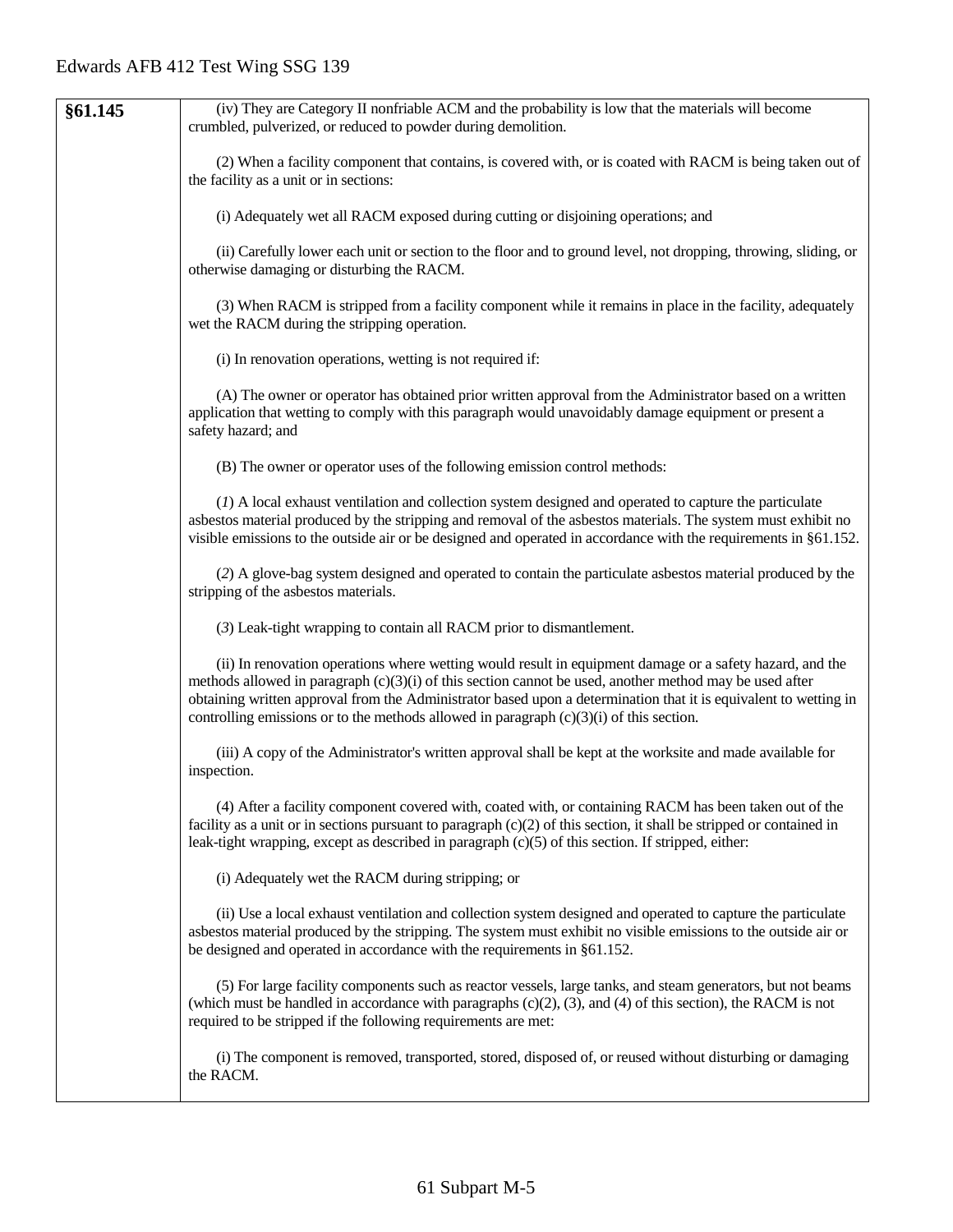| §61.145 | (ii) The component is encased in a leak-tight wrapping.                                                                                                                                                                                                                                                                                                                                                                                                                                                                                                                                                                                                                                                                                                                                                                                                                                                                                                                                                                                                                                                                                     |
|---------|---------------------------------------------------------------------------------------------------------------------------------------------------------------------------------------------------------------------------------------------------------------------------------------------------------------------------------------------------------------------------------------------------------------------------------------------------------------------------------------------------------------------------------------------------------------------------------------------------------------------------------------------------------------------------------------------------------------------------------------------------------------------------------------------------------------------------------------------------------------------------------------------------------------------------------------------------------------------------------------------------------------------------------------------------------------------------------------------------------------------------------------------|
|         | (iii) The leak-tight wrapping is labeled according to $\S61.149(d)(1)(i)$ , (ii), and (iii) during all loading and<br>unloading operations and during storage.                                                                                                                                                                                                                                                                                                                                                                                                                                                                                                                                                                                                                                                                                                                                                                                                                                                                                                                                                                              |
|         | (6) For all RACM, including material that has been removed or stripped:                                                                                                                                                                                                                                                                                                                                                                                                                                                                                                                                                                                                                                                                                                                                                                                                                                                                                                                                                                                                                                                                     |
|         | (i) Adequately wet the material and ensure that it remains wet until collected and contained or treated in<br>preparation for disposal in accordance with §61.150; and                                                                                                                                                                                                                                                                                                                                                                                                                                                                                                                                                                                                                                                                                                                                                                                                                                                                                                                                                                      |
|         | (ii) Carefully lower the material to the ground and floor, not dropping, throwing, sliding, or otherwise<br>damaging or disturbing the material.                                                                                                                                                                                                                                                                                                                                                                                                                                                                                                                                                                                                                                                                                                                                                                                                                                                                                                                                                                                            |
|         | (iii) Transport the material to the ground via leak-tight chutes or containers if it has been removed or<br>stripped more than 50 feet above ground level and was not removed as units or in sections.                                                                                                                                                                                                                                                                                                                                                                                                                                                                                                                                                                                                                                                                                                                                                                                                                                                                                                                                      |
|         | (iv) RACM contained in leak-tight wrapping that has been removed in accordance with paragraphs $(c)(4)$<br>and $(c)(3)(i)(B)(3)$ of this section need not be wetted.                                                                                                                                                                                                                                                                                                                                                                                                                                                                                                                                                                                                                                                                                                                                                                                                                                                                                                                                                                        |
|         | (7) When the temperature at the point of wetting is below $0^{\circ}C(32^{\circ}F)$ :                                                                                                                                                                                                                                                                                                                                                                                                                                                                                                                                                                                                                                                                                                                                                                                                                                                                                                                                                                                                                                                       |
|         | (i) The owner or operator need not comply with paragraph $(c)(2)(i)$ and the wetting provisions of<br>paragraph $(c)(3)$ of this section.                                                                                                                                                                                                                                                                                                                                                                                                                                                                                                                                                                                                                                                                                                                                                                                                                                                                                                                                                                                                   |
|         | (ii) The owner or operator shall remove facility components containing, coated with, or covered with<br>RACM as units or in sections to the maximum extent possible.                                                                                                                                                                                                                                                                                                                                                                                                                                                                                                                                                                                                                                                                                                                                                                                                                                                                                                                                                                        |
|         | (iii) During periods when wetting operations are suspended due to freezing temperatures, the owner or<br>operator must record the temperature in the area containing the facility components at the beginning, middle,<br>and end of each workday and keep daily temperature records available for inspection by the Administrator<br>during normal business hours at the demolition or renovation site. The owner or operator shall retain the<br>temperature records for at least 2 years.                                                                                                                                                                                                                                                                                                                                                                                                                                                                                                                                                                                                                                                |
|         | (8) Effective 1 year after promulgation of this regulation, no RACM shall be stripped, removed, or<br>otherwise handled or disturbed at a facility regulated by this section unless at least one on-site representative,<br>such as a foreman or management-level person or other authorized representative, trained in the provisions of<br>this regulation and the means of complying with them, is present. Every 2 years, the trained on-site individual<br>shall receive refresher training in the provisions of this regulation. The required training shall include as a<br>minimum: applicability; notifications; material identification; control procedures for removals including, at<br>least, wetting, local exhaust ventilation, negative pressure enclosures, glove-bag procedures, and High<br>Efficiency Particulate Air (HEPA) filters; waste disposal work practices; reporting and recordkeeping; and<br>asbestos hazards and worker protection. Evidence that the required training has been completed shall be posted<br>and made available for inspection by the Administrator at the demolition or renovation site. |
|         | $(9)$ For facilities described in paragraph (a)(3) of this section, adequately wet the portion of the facility that<br>contains RACM during the wrecking operation.                                                                                                                                                                                                                                                                                                                                                                                                                                                                                                                                                                                                                                                                                                                                                                                                                                                                                                                                                                         |
|         | (10) If a facility is demolished by intentional burning, all RACM including Category I and Category II<br>nonfriable ACM must be removed in accordance with the NESHAP before burning.                                                                                                                                                                                                                                                                                                                                                                                                                                                                                                                                                                                                                                                                                                                                                                                                                                                                                                                                                      |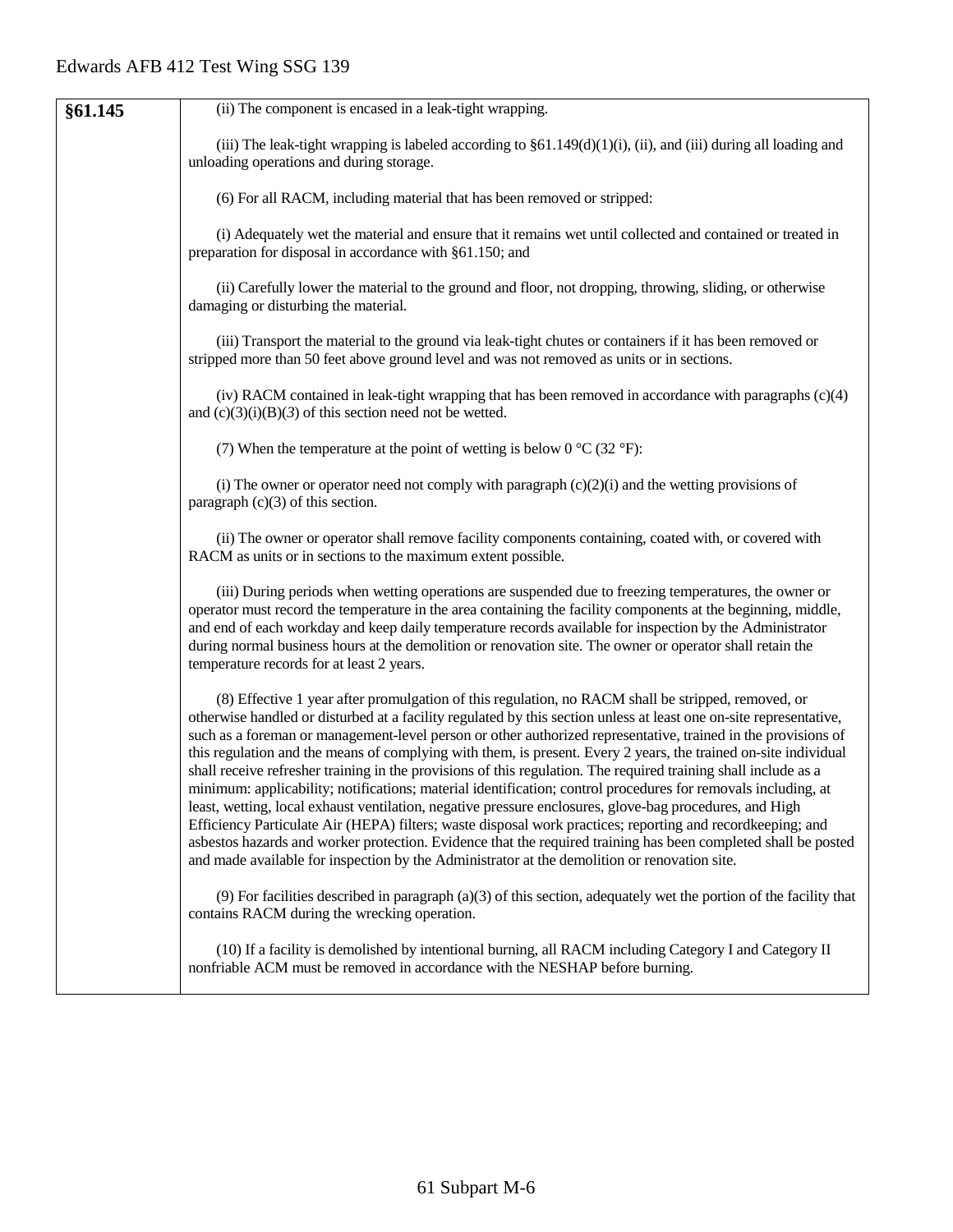#### **Standard for Waste Disposal for Manufacturing, Fabricating, Demolition, Renovation, and Spraying Operations**

| (a) Discharge no visible emissions to the outside air during the collection, processing (including<br>incineration), packaging, or transporting of any asbestos-containing waste material generated by the source, or<br>use one of the emission control and waste treatment methods specified in paragraphs (a) (1) through (4) of this<br>section.<br>(1) Adequately wet asbestos-containing waste material as follows:<br>(i) Mix control device asbestos waste to form a slurry; adequately wet other asbestos-containing waste<br>material; and<br>(ii) Discharge no visible emissions to the outside air from collection, mixing, wetting, and handling<br>operations, or use the methods specified by §61.152 to clean emissions containing particulate asbestos material<br>before they escape to, or are vented to, the outside air; and<br>(iii) After wetting, seal all asbestos-containing waste material in leak-tight containers while wet; or, for<br>materials that will not fit into containers without additional breaking, put materials into leak-tight wrapping;<br>and<br>(iv) Label the containers or wrapped materials specified in paragraph $(a)(1)(iii)$ of this section using<br>warning labels specified by Occupational Safety and Health Standards of the Department of Labor,<br>Occupational Safety and Health Administration (OSHA) under 29 CFR 1910.1001(j)(4) or 1926.1101(k)(8).<br>The labels shall be printed in letters of sufficient size and contrast so as to be readily visible and legible.<br>(v) For asbestos-containing waste material to be transported off the facility site, label containers or<br>wrapped materials with the name of the waste generator and the location at which the waste was generated. | Each owner or operator of any source covered under the provisions of §§61.144, 61.145, 61.146, and |
|-------------------------------------------------------------------------------------------------------------------------------------------------------------------------------------------------------------------------------------------------------------------------------------------------------------------------------------------------------------------------------------------------------------------------------------------------------------------------------------------------------------------------------------------------------------------------------------------------------------------------------------------------------------------------------------------------------------------------------------------------------------------------------------------------------------------------------------------------------------------------------------------------------------------------------------------------------------------------------------------------------------------------------------------------------------------------------------------------------------------------------------------------------------------------------------------------------------------------------------------------------------------------------------------------------------------------------------------------------------------------------------------------------------------------------------------------------------------------------------------------------------------------------------------------------------------------------------------------------------------------------------------------------------------------------------------------------------------------------------------------------------------|----------------------------------------------------------------------------------------------------|
|                                                                                                                                                                                                                                                                                                                                                                                                                                                                                                                                                                                                                                                                                                                                                                                                                                                                                                                                                                                                                                                                                                                                                                                                                                                                                                                                                                                                                                                                                                                                                                                                                                                                                                                                                                   |                                                                                                    |
|                                                                                                                                                                                                                                                                                                                                                                                                                                                                                                                                                                                                                                                                                                                                                                                                                                                                                                                                                                                                                                                                                                                                                                                                                                                                                                                                                                                                                                                                                                                                                                                                                                                                                                                                                                   |                                                                                                    |
|                                                                                                                                                                                                                                                                                                                                                                                                                                                                                                                                                                                                                                                                                                                                                                                                                                                                                                                                                                                                                                                                                                                                                                                                                                                                                                                                                                                                                                                                                                                                                                                                                                                                                                                                                                   |                                                                                                    |
|                                                                                                                                                                                                                                                                                                                                                                                                                                                                                                                                                                                                                                                                                                                                                                                                                                                                                                                                                                                                                                                                                                                                                                                                                                                                                                                                                                                                                                                                                                                                                                                                                                                                                                                                                                   |                                                                                                    |
|                                                                                                                                                                                                                                                                                                                                                                                                                                                                                                                                                                                                                                                                                                                                                                                                                                                                                                                                                                                                                                                                                                                                                                                                                                                                                                                                                                                                                                                                                                                                                                                                                                                                                                                                                                   |                                                                                                    |
|                                                                                                                                                                                                                                                                                                                                                                                                                                                                                                                                                                                                                                                                                                                                                                                                                                                                                                                                                                                                                                                                                                                                                                                                                                                                                                                                                                                                                                                                                                                                                                                                                                                                                                                                                                   |                                                                                                    |
|                                                                                                                                                                                                                                                                                                                                                                                                                                                                                                                                                                                                                                                                                                                                                                                                                                                                                                                                                                                                                                                                                                                                                                                                                                                                                                                                                                                                                                                                                                                                                                                                                                                                                                                                                                   |                                                                                                    |
| (2) Process asbestos-containing waste material into nonfriable forms as follows:                                                                                                                                                                                                                                                                                                                                                                                                                                                                                                                                                                                                                                                                                                                                                                                                                                                                                                                                                                                                                                                                                                                                                                                                                                                                                                                                                                                                                                                                                                                                                                                                                                                                                  |                                                                                                    |
| (i) Form all asbestos-containing waste material into nonfriable pellets or other shapes;                                                                                                                                                                                                                                                                                                                                                                                                                                                                                                                                                                                                                                                                                                                                                                                                                                                                                                                                                                                                                                                                                                                                                                                                                                                                                                                                                                                                                                                                                                                                                                                                                                                                          |                                                                                                    |
| (ii) Discharge no visible emissions to the outside air from collection and processing operations, including<br>incineration, or use the method specified by §61.152 to clean emissions containing particulate asbestos material<br>before they escape to, or are vented to, the outside air.                                                                                                                                                                                                                                                                                                                                                                                                                                                                                                                                                                                                                                                                                                                                                                                                                                                                                                                                                                                                                                                                                                                                                                                                                                                                                                                                                                                                                                                                      |                                                                                                    |
| (3) For facilities demolished where the RACM is not removed prior to demolition according to<br>§§61.145(c)(1) (i), (ii), (iii), and (iv) or for facilities demolished according to §61.145(c)(9), adequately wet<br>asbestos-containing waste material at all times after demolition and keep wet during handling and loading for<br>transport to a disposal site. Asbestos-containing waste materials covered by this paragraph do not have to be<br>sealed in leak-tight containers or wrapping but may be transported and disposed of in bulk.                                                                                                                                                                                                                                                                                                                                                                                                                                                                                                                                                                                                                                                                                                                                                                                                                                                                                                                                                                                                                                                                                                                                                                                                                |                                                                                                    |
| (4) Use an alternative emission control and waste treatment method that has received prior approval by the<br>Administrator according to the procedure described in $\S61.149(c)(2)$ .                                                                                                                                                                                                                                                                                                                                                                                                                                                                                                                                                                                                                                                                                                                                                                                                                                                                                                                                                                                                                                                                                                                                                                                                                                                                                                                                                                                                                                                                                                                                                                            |                                                                                                    |
| (5) As applied to demolition and renovation, the requirements of paragraph (a) of this section do not apply<br>to Category I nonfriable ACM waste and Category II nonfriable ACM waste that did not become crumbled,<br>pulverized, or reduced to powder.                                                                                                                                                                                                                                                                                                                                                                                                                                                                                                                                                                                                                                                                                                                                                                                                                                                                                                                                                                                                                                                                                                                                                                                                                                                                                                                                                                                                                                                                                                         |                                                                                                    |
| (b) All asbestos-containing waste material shall be deposited as soon as is practical by the waste generator<br>at:                                                                                                                                                                                                                                                                                                                                                                                                                                                                                                                                                                                                                                                                                                                                                                                                                                                                                                                                                                                                                                                                                                                                                                                                                                                                                                                                                                                                                                                                                                                                                                                                                                               |                                                                                                    |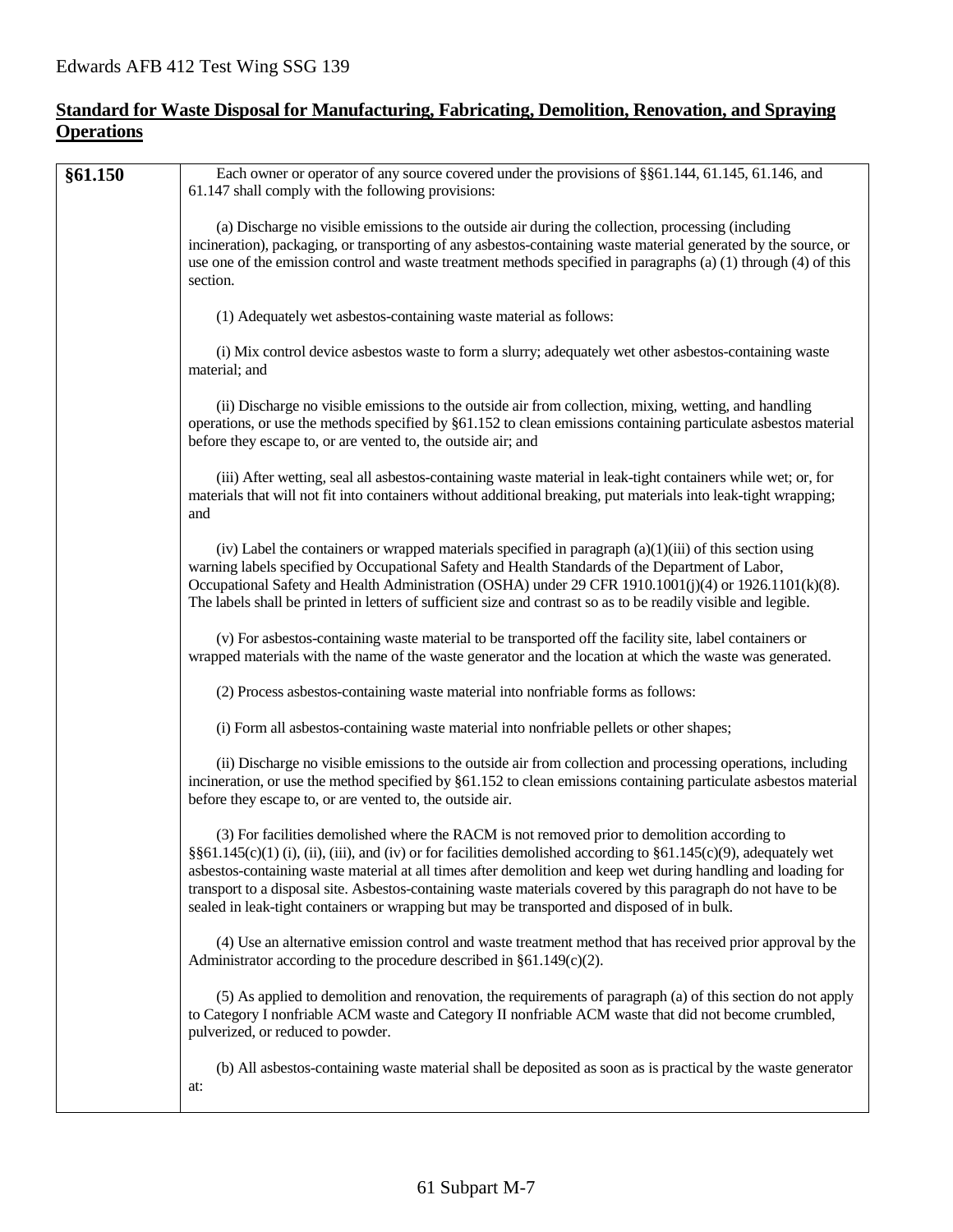| §61.150 | $(1)$ A waste disposal site operated in accordance with the provisions of §61.154, or                                                                                                                                                                                                                                                                                                                                                             |
|---------|---------------------------------------------------------------------------------------------------------------------------------------------------------------------------------------------------------------------------------------------------------------------------------------------------------------------------------------------------------------------------------------------------------------------------------------------------|
|         | (2) An EPA-approved site that converts RACM and asbestos-containing waste material into nonasbestos<br>(asbestos-free) material according to the provisions of $§61.155$ .                                                                                                                                                                                                                                                                        |
|         | (3) The requirements of paragraph (b) of this section do not apply to Category I nonfriable ACM that is not<br>RACM.                                                                                                                                                                                                                                                                                                                              |
|         | (c) Mark vehicles used to transport asbestos-containing waste material during the loading and unloading of<br>waste so that the signs are visible. The markings must conform to the requirements of $\S$ $61.149(d)(1)$ (i), (ii),<br>and (iii).                                                                                                                                                                                                  |
|         | (d) For all asbestos-containing waste material transported off the facility site:                                                                                                                                                                                                                                                                                                                                                                 |
|         | (1) Maintain waste shipment records, using a form similar to that shown in Figure 4, and include the<br>following information:                                                                                                                                                                                                                                                                                                                    |
|         | (i) The name, address, and telephone number of the waste generator.<br>(ii) The name and address of the local, State, or EPA Regional office responsible for administering the<br>asbestos NESHAP program.<br>(iii) The approximate quantity in cubic meters (cubic yards).                                                                                                                                                                       |
|         | (iv) The name and telephone number of the disposal site operator.<br>(v) The name and physical site location of the disposal site.                                                                                                                                                                                                                                                                                                                |
|         | (vi) The date transported.<br>(vii) The name, address, and telephone number of the transporter(s).                                                                                                                                                                                                                                                                                                                                                |
|         | (viii) A certification that the contents of this consignment are fully and accurately described by proper<br>shipping name and are classified, packed, marked, and labeled, and are in all respects in proper condition for<br>transport by highway according to applicable international and government regulations.                                                                                                                             |
|         | (2) Provide a copy of the waste shipment record, described in paragraph $(d)(1)$ of this section, to the<br>disposal site owners or operators at the same time as the asbestos-containing waste material is delivered to the<br>disposal site.                                                                                                                                                                                                    |
|         | (3) For waste shipments where a copy of the waste shipment record, signed by the owner or operator of the<br>designated disposal site, is not received by the waste generator within 35 days of the date the waste was<br>accepted by the initial transporter, contact the transporter and/or the owner or operator of the designated<br>disposal site to determine the status of the waste shipment.                                             |
|         | (4) Report in writing to the local, State, or EPA Regional office responsible for administering the asbestos<br>NESHAP program for the waste generator if a copy of the waste shipment record, signed by the owner or<br>operator of the designated waste disposal site, is not received by the waste generator within 45 days of the date<br>the waste was accepted by the initial transporter. Include in the report the following information: |
|         | (i) A copy of the waste shipment record for which a confirmation of delivery was not received, and                                                                                                                                                                                                                                                                                                                                                |
|         | (ii) A cover letter signed by the waste generator explaining the efforts taken to locate the asbestos waste<br>shipment and the results of those efforts.                                                                                                                                                                                                                                                                                         |
|         | (5) Retain a copy of all waste shipment records, including a copy of the waste shipment record signed by<br>the owner or operator of the designated waste disposal site, for at least 2 years.                                                                                                                                                                                                                                                    |
|         | (e) Furnish upon request, and make available for inspection by the Administrator, all records required<br>under this section.                                                                                                                                                                                                                                                                                                                     |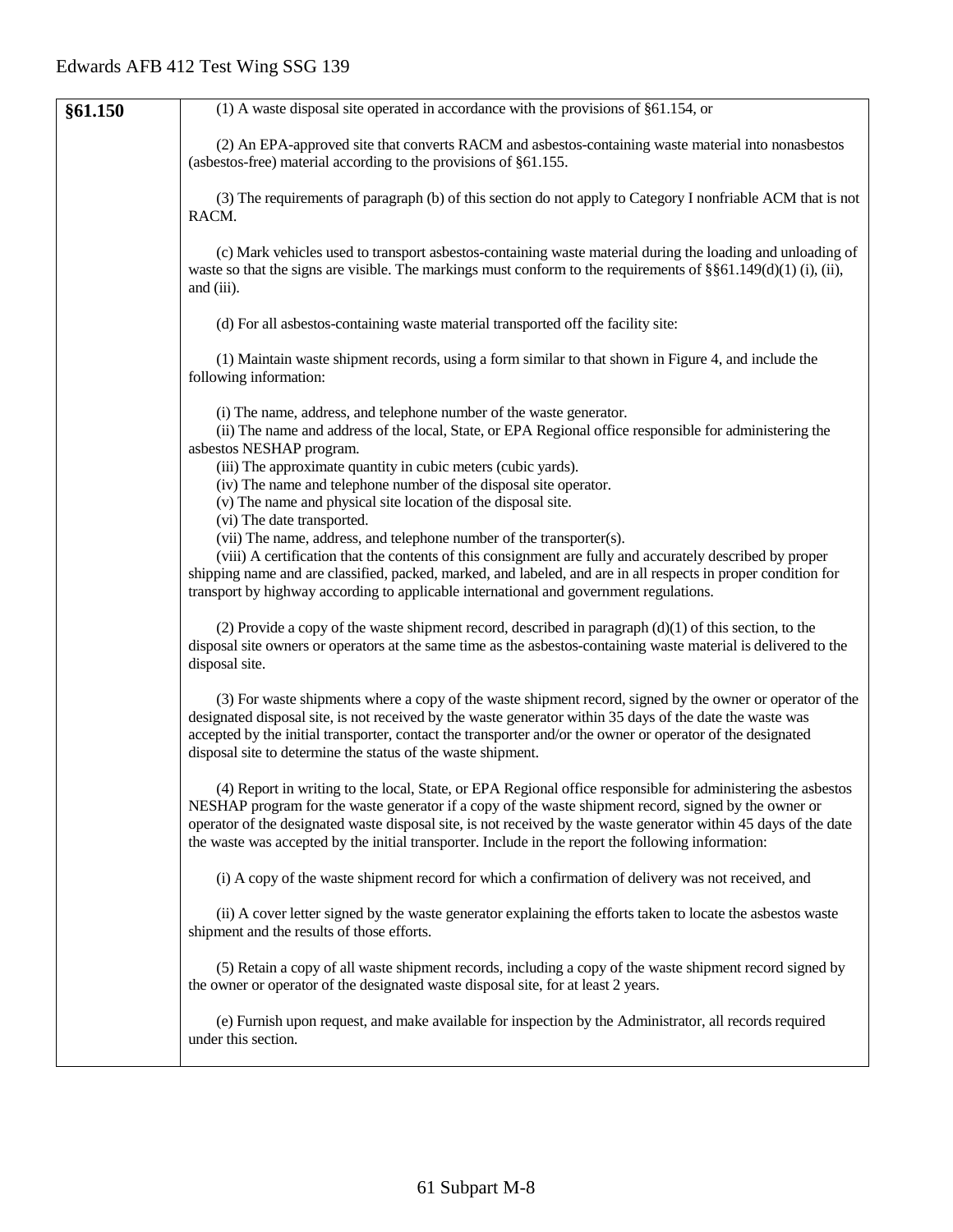# **Air Cleaning**

| §61.152 | (a) The owner or operator who uses air cleaning, as specified in $\S$ §61.142(a), 61.144(b)(2),                                                                                                                                                                                                                                                                                                                                                                                                                               |
|---------|-------------------------------------------------------------------------------------------------------------------------------------------------------------------------------------------------------------------------------------------------------------------------------------------------------------------------------------------------------------------------------------------------------------------------------------------------------------------------------------------------------------------------------|
|         | $61.145(c)(3)(i)(B)(I), 61.145(c)(4)(ii), 61.145(c)(11)(i), 61.146(b)(2), 61.147(b)(2), 61.149(b), 61.149(c)(1)(ii),$<br>$61.150(a)(1)(ii)$ , $61.150(a)(2)(ii)$ , and $61.155(e)$ shall:                                                                                                                                                                                                                                                                                                                                     |
|         | (1) Use fabric filter collection devices, except as noted in paragraph (b) of this section, doing all of the<br>following:                                                                                                                                                                                                                                                                                                                                                                                                    |
|         | (i) Ensuring that the airflow permeability, as determined by ASTM Method D737-75, does not exceed 9<br>$m^3/\min/m^2$ (30 ft <sup>3</sup> /min/ft <sup>2</sup> ) for woven fabrics or $11^3/\min/m^2$ (35 ft <sup>3</sup> /min/ft <sup>2</sup> ) for felted fabrics, except that 12<br>$m^3/min/m^2$ (40 ft <sup>3</sup> min/ft <sup>2</sup> ) for woven and 14 m <sup>3</sup> /min/m <sup>2</sup> (45 ft <sup>3</sup> min/ft <sup>2</sup> ) for felted fabrics is allowed for filtering<br>air from asbestos ore dryers; and |
|         | (ii) Ensuring that felted fabric weighs at least 475 grams per square meter (14 ounces per square yard) and<br>is at least 1.6 millimeters (one-sixteenth inch) thick throughout; and                                                                                                                                                                                                                                                                                                                                         |
|         | (iii) Avoiding the use of synthetic fabrics that contain fill yarn other than that which is spun.                                                                                                                                                                                                                                                                                                                                                                                                                             |
|         | (2) Properly install, use, operate, and maintain all air-cleaning equipment authorized by this section.<br>Bypass devices may be used only during upset or emergency conditions and then only for so long as it takes to<br>shut down the operation generating the particulate asbestos material.                                                                                                                                                                                                                             |
|         | (3) For fabric filter collection devices installed after January 10, 1989, provide for easy inspection for<br>faulty bags.                                                                                                                                                                                                                                                                                                                                                                                                    |
|         | (b) There are the following exceptions to paragraph $(a)(1)$ :                                                                                                                                                                                                                                                                                                                                                                                                                                                                |
|         | (1) After January 10, 1989, if the use of fabric creates a fire or explosion hazard, or the Administrator<br>determines that a fabric filter is not feasible, the Administrator may authorize as a substitute the use of wet<br>collectors designed to operate with a unit contacting energy of at least 9.95 kilopascals (40 inches water gage<br>pressure).                                                                                                                                                                 |
|         | (2) Use a HEPA filter that is certified to be at least 99.97 percent efficient for 0.3 micron particles.                                                                                                                                                                                                                                                                                                                                                                                                                      |
|         | (3) The Administrator may authorize the use of filtering equipment other than described in paragraphs<br>$(a)(1)$ and $(b)(1)$ and $(2)$ of this section if the owner or operator demonstrates to the Administrator's satisfaction<br>that it is equivalent to the described equipment in filtering particulate asbestos material.                                                                                                                                                                                            |

# **Reporting**

| §61.153 | (a) Any new source to which this subpart applies (with the exception of sources subject to $\S$ §61.143,            |
|---------|---------------------------------------------------------------------------------------------------------------------|
|         | 61.145, 61.146, and 61.148), which has an initial startup date preceding the effective date of this revision, shall |
|         | provide the following information to the Administrator postmarked or delivered within 90 days of the effective      |
|         | date. In the case of a new source that does not have an initial startup date preceding the effective date, the      |
|         | information shall be provided, postmarked or delivered, within 90 days of the initial startup date. Any owner or    |
|         | operator of an existing source shall provide the following information to the Administrator within 90 days of       |
|         | the effective date of this subpart unless the owner or operator of the existing source has previously provided this |
|         | information to the Administrator. Any changes in the information provided by any existing source shall be           |
|         | provided to the Administrator, postmarked or delivered, within 30 days after the change.                            |
|         |                                                                                                                     |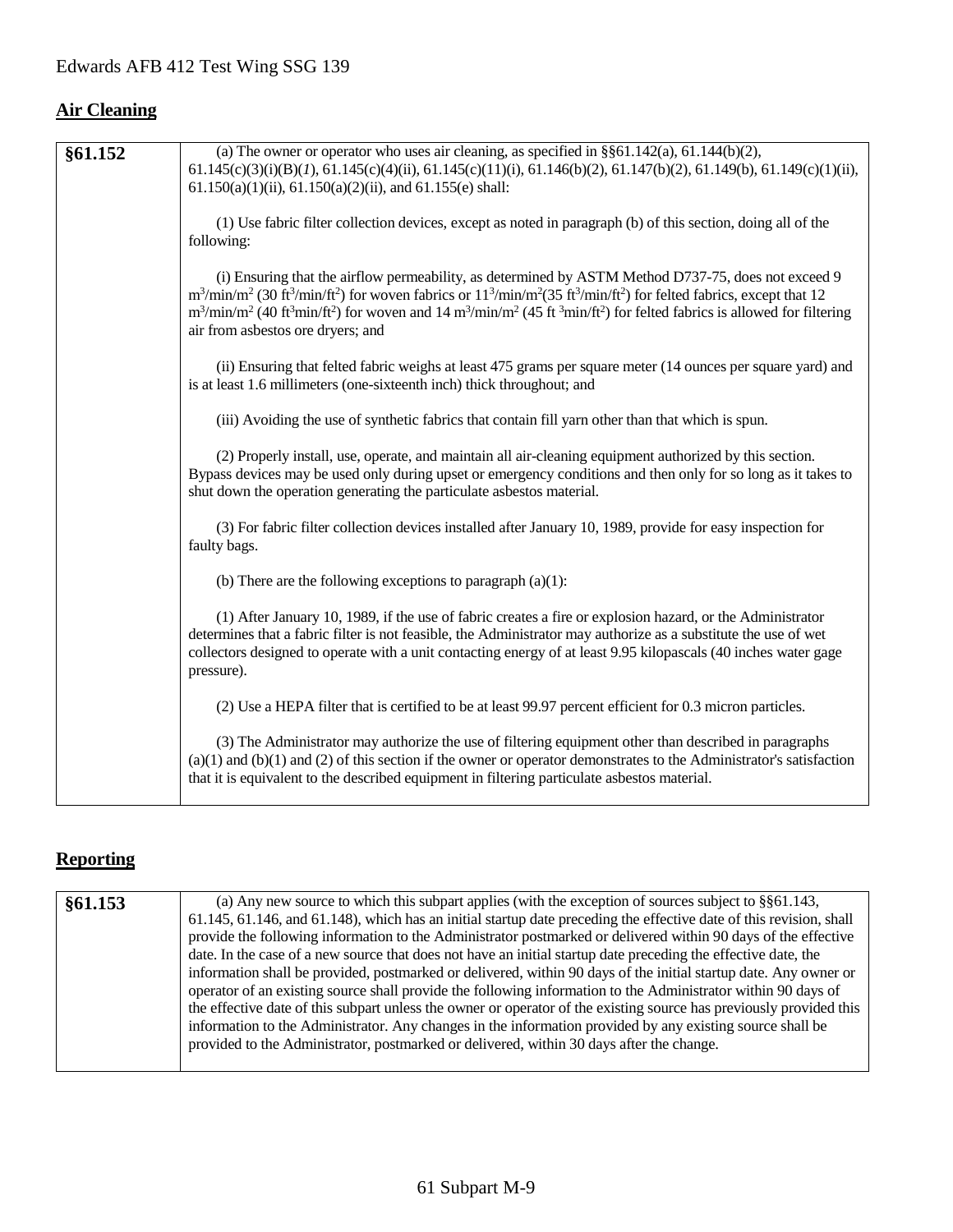| §61.153 | (1) A description of the emission control equipment used for each process; and                                                                                                                                                                                                                                                                                                                                                                                 |
|---------|----------------------------------------------------------------------------------------------------------------------------------------------------------------------------------------------------------------------------------------------------------------------------------------------------------------------------------------------------------------------------------------------------------------------------------------------------------------|
|         | (i) If the fabric device uses a woven fabric, the airflow permeability in $m^3/\text{min}/m^2$ and; if the fabric is<br>synthetic, whether the fill yarn is spun or not spun; and                                                                                                                                                                                                                                                                              |
|         | (ii) If the fabric filter device uses a felted fabric, the density in $g/m^2$ , the minimum thickness in inches, and<br>the airflow permeability in $m^3/\text{min}/m^2$ .                                                                                                                                                                                                                                                                                     |
|         | (2) If a fabric filter device is used to control emissions,                                                                                                                                                                                                                                                                                                                                                                                                    |
|         | (i) The airflow permeability in $m^3/\text{min}/m^2$ ( $ft^3/\text{min}/ft^2$ ) if the fabric filter device uses a woven fabric, and, if<br>the fabric is synthetic, whether the fill yarn is spun or not spun; and                                                                                                                                                                                                                                            |
|         | (ii) If the fabric filter device uses a felted fabric, the density in $g/m^2$ (oz/yd <sup>2</sup> ), the minimum thickness in<br>millimeters (inches), and the airflow permeability in $m^3 / min/m^2$ (ft <sup>3</sup> /min/ft <sup>2</sup> ).                                                                                                                                                                                                                |
|         | (3) If a HEPA filter is used to control emissions, the certified efficiency.                                                                                                                                                                                                                                                                                                                                                                                   |
|         | (4) For sources subject to $\S$ §61.149 and 61.150:                                                                                                                                                                                                                                                                                                                                                                                                            |
|         | (i) A brief description of each process that generates asbestos-containing waste material; and                                                                                                                                                                                                                                                                                                                                                                 |
|         | (ii) The average volume of asbestos-containing waste material disposed of, measured in $m^3$ /day (yd <sup>3</sup> /day);<br>and                                                                                                                                                                                                                                                                                                                               |
|         | (iii) The emission control methods used in all stages of waste disposal; and                                                                                                                                                                                                                                                                                                                                                                                   |
|         | (iv) The type of disposal site or incineration site used for ultimate disposal, the name of the site operator,<br>and the name and location of the disposal site.                                                                                                                                                                                                                                                                                              |
|         | $(5)$ For sources subject to §§61.151 and 61.154:                                                                                                                                                                                                                                                                                                                                                                                                              |
|         | (i) A brief description of the site; and                                                                                                                                                                                                                                                                                                                                                                                                                       |
|         | (ii) The method or methods used to comply with the standard, or alternative procedures to be used.                                                                                                                                                                                                                                                                                                                                                             |
|         | (b) The information required by paragraph (a) of this section must accompany the information required by<br>§61.10. Active waste disposal sites subject to §61.154 shall also comply with this provision. Roadways,<br>demolition and renovation, spraying, and insulating materials are exempted from the requirements of §61.10(a).<br>The information described in this section must be reported using the format of appendix A of this part as a<br>guide. |
|         |                                                                                                                                                                                                                                                                                                                                                                                                                                                                |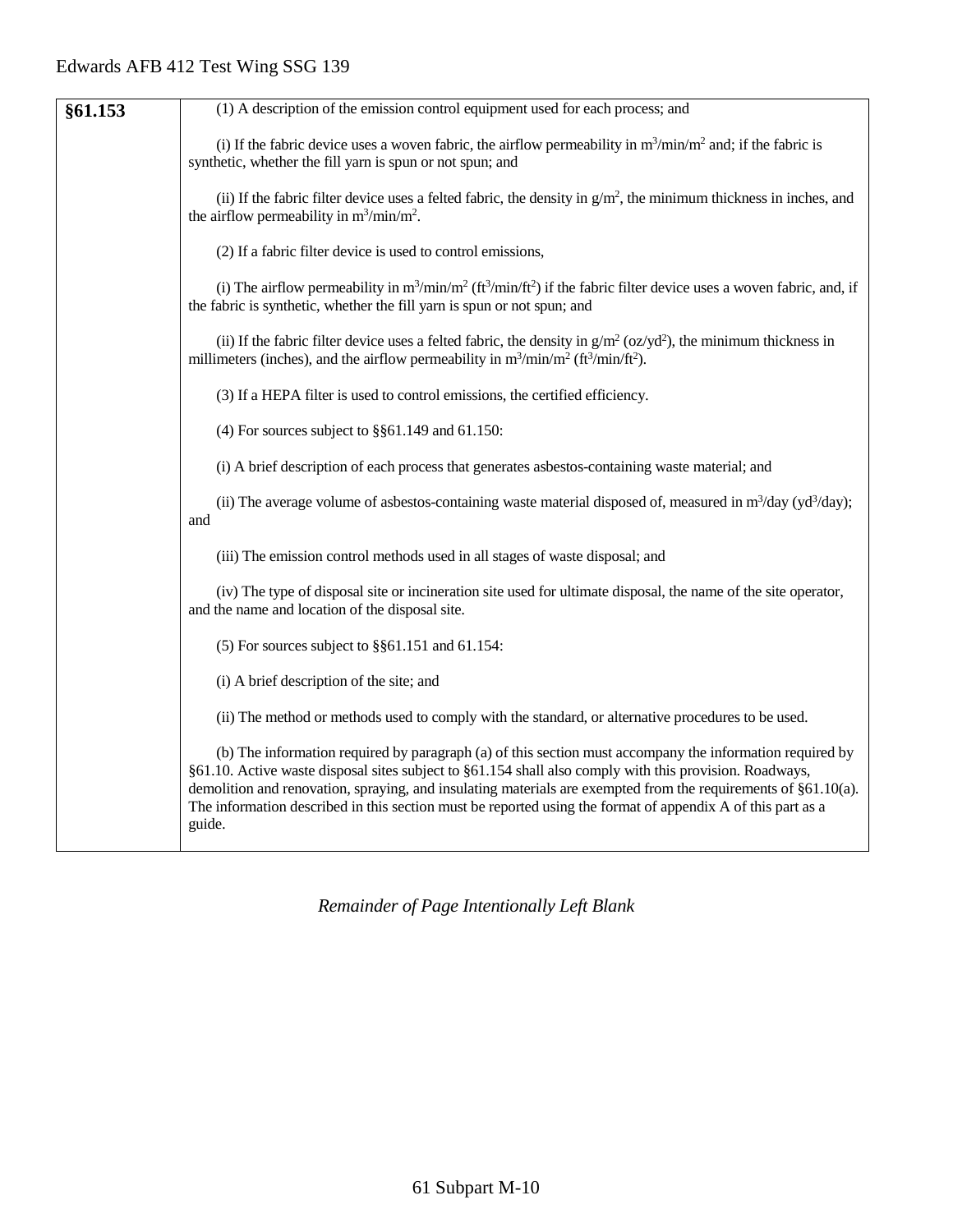# **FEDERAL REGULATIONS 40 CFR 63 SUBPART A General Provisions**

#### **Applicable provisions of 40 CFR 63 Subpart A shall apply.**

#### **[59 FR 12430, Mar. 16, 1994, as amended at 67 FR 16595, Apr. 5, 2002]**

#### **Applicability**

| §63.1 | (a) General. (1) Terms used throughout this part are defined in §63.2 or in the Clean Air Act (Act) as<br>amended in 1990, except that individual subparts of this part may include specific definitions in addition to or<br>that supersede definitions in §63.2.                                                                                                                                                                                                                                                                                                                                                                                                                                                                                                                                                                   |
|-------|--------------------------------------------------------------------------------------------------------------------------------------------------------------------------------------------------------------------------------------------------------------------------------------------------------------------------------------------------------------------------------------------------------------------------------------------------------------------------------------------------------------------------------------------------------------------------------------------------------------------------------------------------------------------------------------------------------------------------------------------------------------------------------------------------------------------------------------|
|       | (2) This part contains national emission standards for hazardous air pollutants (NESHAP) established<br>pursuant to section 112 of the Act as amended November 15, 1990. These standards regulate specific categories<br>of stationary sources that emit (or have the potential to emit) one or more hazardous air pollutants listed in this<br>part pursuant to section 112(b) of the Act. This section explains the applicability of such standards to sources<br>affected by them. The standards in this part are independent of NESHAP contained in 40 CFR part 61. The<br>NESHAP in part 61 promulgated by signature of the Administrator before November 15, 1990 (i.e., the date of<br>enactment of the Clean Air Act Amendments of 1990) remain in effect until they are amended, if appropriate,<br>and added to this part. |
|       | (3) No emission standard or other requirement established under this part shall be interpreted, construed, or<br>applied to diminish or replace the requirements of a more stringent emission limitation or other applicable<br>requirement established by the Administrator pursuant to other authority of the Act (section 111, part C or D or<br>any other authority of this Act), or a standard issued under State authority. The Administrator may specify in a<br>specific standard under this part that facilities subject to other provisions under the Act need only comply with<br>the provisions of that standard.                                                                                                                                                                                                        |
|       | (4)(i) Each relevant standard in this part 63 must identify explicitly whether each provision in this subpart<br>A is or is not included in such relevant standard.                                                                                                                                                                                                                                                                                                                                                                                                                                                                                                                                                                                                                                                                  |
|       | (ii) If a relevant part 63 standard incorporates the requirements of 40 CFR part 60, part 61 or other part 63<br>standards, the relevant part 63 standard must identify explicitly the applicability of each corresponding part 60,<br>part 61, or other part 63 subpart A (General) provision.                                                                                                                                                                                                                                                                                                                                                                                                                                                                                                                                      |
|       | (iii) The General Provisions in this subpart A do not apply to regulations developed pursuant to section<br>$112(r)$ of the amended Act, unless otherwise specified in those regulations.                                                                                                                                                                                                                                                                                                                                                                                                                                                                                                                                                                                                                                            |
|       | $(5)$ [Reserved]                                                                                                                                                                                                                                                                                                                                                                                                                                                                                                                                                                                                                                                                                                                                                                                                                     |
|       | (6) To obtain the most current list of categories of sources to be regulated under section 112 of the Act, or<br>to obtain the most recent regulation promulgation schedule established pursuant to section $112(e)$ of the Act,<br>contact the Office of the Director, Emission Standards Division, Office of Air Quality Planning and Standards,<br>U.S. EPA (MD-13), Research Triangle Park, North Carolina 27711.                                                                                                                                                                                                                                                                                                                                                                                                                |
|       | $(7)-(9)$ [Reserved]                                                                                                                                                                                                                                                                                                                                                                                                                                                                                                                                                                                                                                                                                                                                                                                                                 |
|       | (10) For the purposes of this part, time periods specified in days shall be measured in calendar days, even if<br>the word "calendar" is absent, unless otherwise specified in an applicable requirement.                                                                                                                                                                                                                                                                                                                                                                                                                                                                                                                                                                                                                            |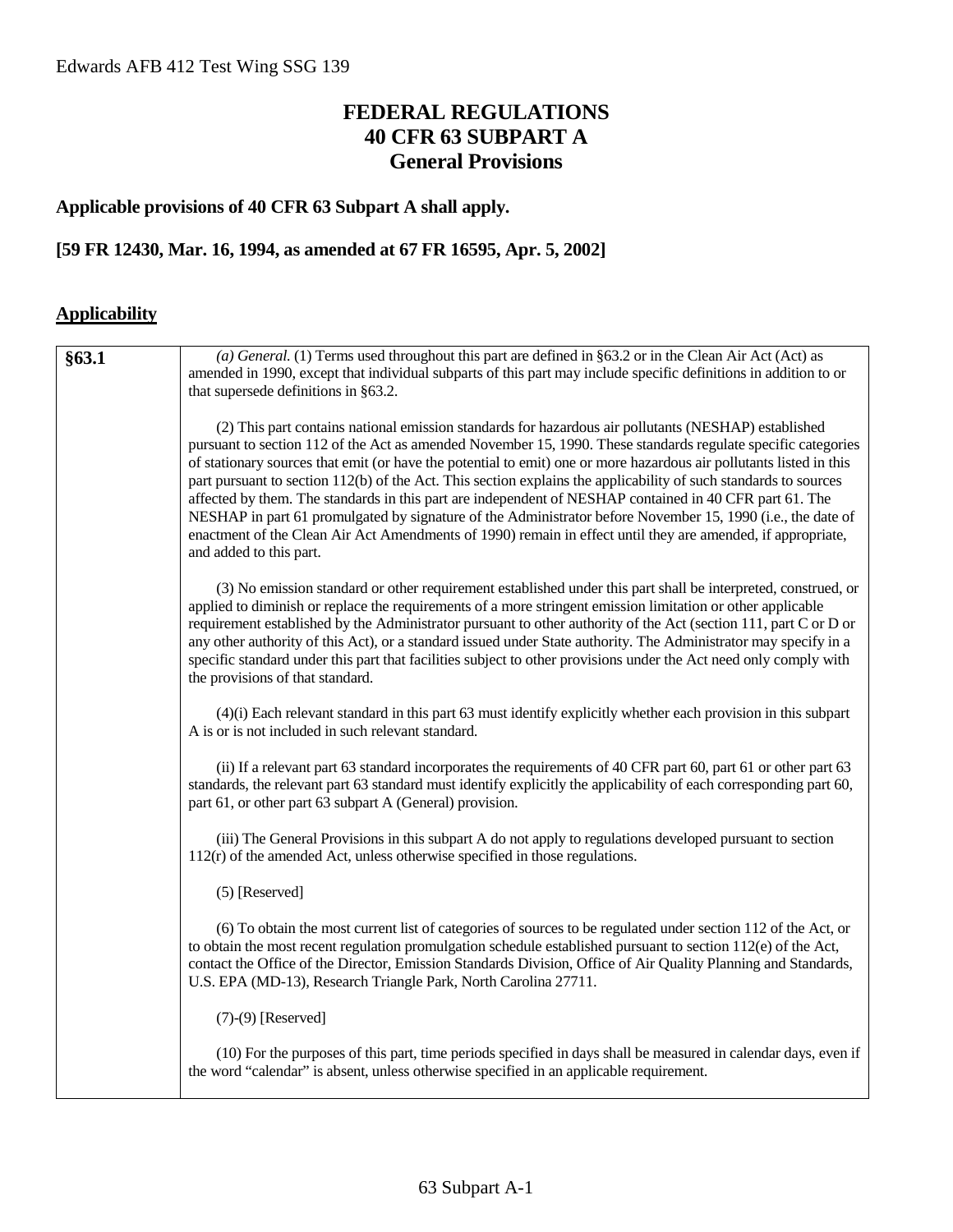| §63.1 | (11) For the purposes of this part, if an explicit postmark deadline is not specified in an applicable                                                                                                                |
|-------|-----------------------------------------------------------------------------------------------------------------------------------------------------------------------------------------------------------------------|
|       | requirement for the submittal of a notification, application, test plan, report, or other written communication                                                                                                       |
|       | to the Administrator, the owner or operator shall postmark the submittal on or before the number of days                                                                                                              |
|       | specified in the applicable requirement. For example, if a notification must be submitted 15 days before a                                                                                                            |
|       | particular event is scheduled to take place, the notification shall be postmarked on or before 15 days                                                                                                                |
|       | preceding the event; likewise, if a notification must be submitted 15 days after a particular event takes place,                                                                                                      |
|       | the notification shall be postmarked on or before 15 days following the end of the event. The use of reliable                                                                                                         |
|       | non-Government mail carriers that provide indications of verifiable delivery of information required to be                                                                                                            |
|       | submitted to the Administrator, similar to the postmark provided by the U.S. Postal Service, or alternative                                                                                                           |
|       | means of delivery agreed to by the permitting authority, is acceptable.                                                                                                                                               |
|       |                                                                                                                                                                                                                       |
|       | (12) Notwithstanding time periods or postmark deadlines specified in this part for the submittal of                                                                                                                   |
|       | information to the Administrator by an owner or operator, or the review of such information by the<br>Administrator, such time periods or deadlines may be changed by mutual agreement between the owner or           |
|       | operator and the Administrator. Procedures governing the implementation of this provision are specified in                                                                                                            |
|       | §63.9(i).                                                                                                                                                                                                             |
|       |                                                                                                                                                                                                                       |
|       | (b) Initial applicability determination for this part. (1) The provisions of this part apply to the owner or                                                                                                          |
|       | operator of any stationary source that-                                                                                                                                                                               |
|       |                                                                                                                                                                                                                       |
|       | (i) Emits or has the potential to emit any hazardous air pollutant listed in or pursuant to section $112(b)$ of<br>the Act; and                                                                                       |
|       |                                                                                                                                                                                                                       |
|       | (ii) Is subject to any standard, limitation, prohibition, or other federally enforceable requirement                                                                                                                  |
|       | established pursuant to this part.                                                                                                                                                                                    |
|       |                                                                                                                                                                                                                       |
|       | (2) [Reserved]                                                                                                                                                                                                        |
|       | (3) An owner or operator of a stationary source who is in the relevant source category and who                                                                                                                        |
|       | determines that the source is not subject to a relevant standard or other requirement established under this                                                                                                          |
|       | part must keep a record as specified in $\S 63.10(b)(3)$ .                                                                                                                                                            |
|       |                                                                                                                                                                                                                       |
|       | (c) Applicability of this part after a relevant standard has been set under this part. (1) If a relevant                                                                                                              |
|       | standard has been established under this part, the owner or operator of an affected source must comply with                                                                                                           |
|       | the provisions of that standard and of this subpart as provided in paragraph (a)(4) of this section.                                                                                                                  |
|       |                                                                                                                                                                                                                       |
|       | (2) Except as provided in $\S 63.10(b)(3)$ , if a relevant standard has been established under this part, the<br>owner or operator of an affected source may be required to obtain a title V permit from a permitting |
|       | authority in the State in which the source is located. Emission standards promulgated in this part for area                                                                                                           |
|       | sources pursuant to section 112(c)(3) of the Act will specify whether—                                                                                                                                                |
|       |                                                                                                                                                                                                                       |
|       | (i) States will have the option to exclude area sources affected by that standard from the requirement to                                                                                                             |
|       | obtain a title V permit (i.e., the standard will exempt the category of area sources altogether from the                                                                                                              |
|       | permitting requirement);                                                                                                                                                                                              |
|       | (ii) States will have the option to defer permitting of area sources in that category until the Administrator                                                                                                         |
|       | takes rulemaking action to determine applicability of the permitting requirements; or                                                                                                                                 |
|       |                                                                                                                                                                                                                       |
|       | (iii) If a standard fails to specify what the permitting requirements will be for area sources affected by                                                                                                            |
|       | such a standard, then area sources that are subject to the standard will be subject to the requirement to obtain                                                                                                      |
|       | a title V permit without any deferral.                                                                                                                                                                                |
|       |                                                                                                                                                                                                                       |
|       | $(3)-(4)$ [Reserved]                                                                                                                                                                                                  |
|       |                                                                                                                                                                                                                       |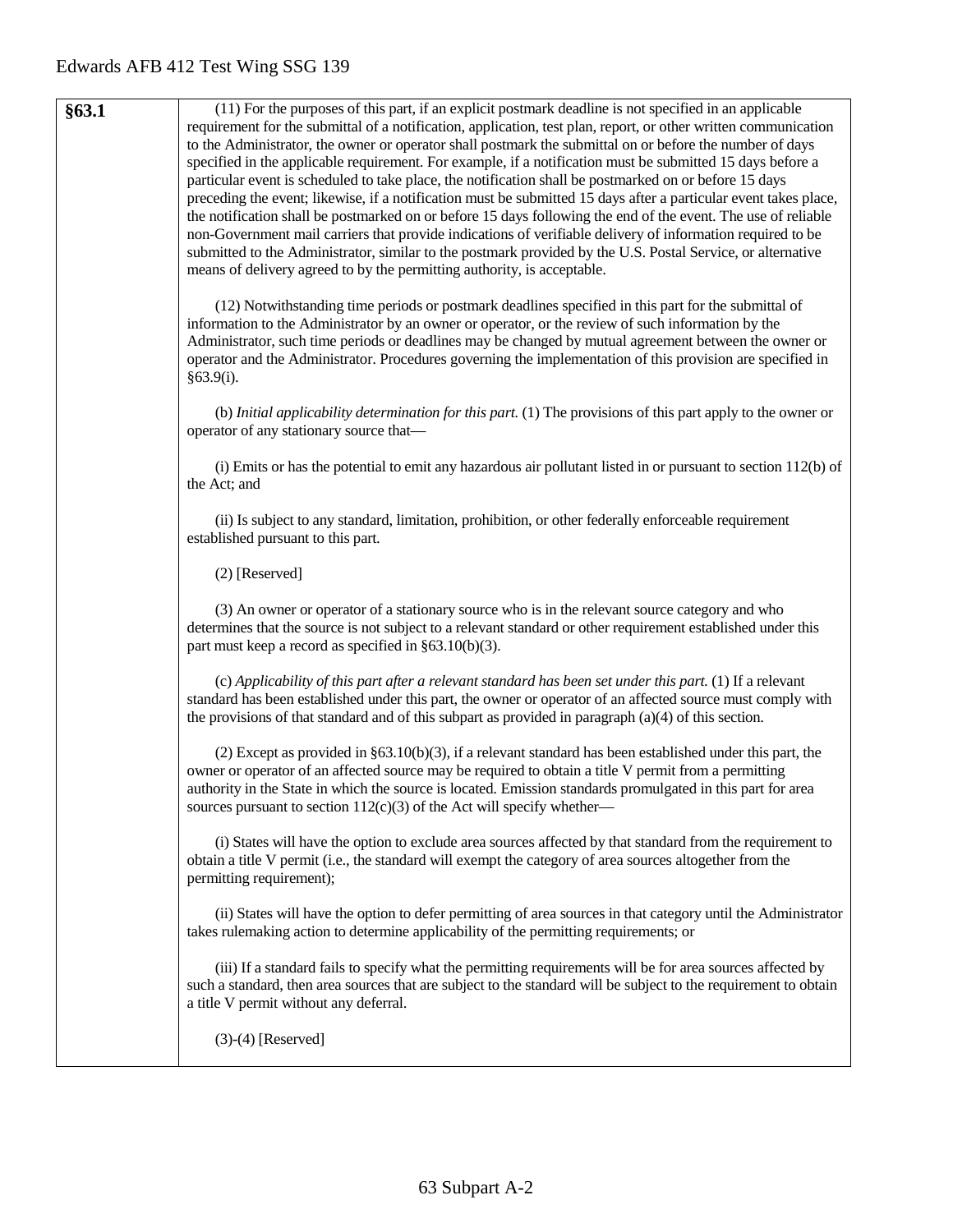| §63.1(c) | (5) If an area source that otherwise would be subject to an emission standard or other requirement<br>established under this part if it were a major source subsequently increases its emissions of hazardous air<br>pollutants (or its potential to emit hazardous air pollutants) such that the source is a major source that is<br>subject to the emission standard or other requirement, such source also shall be subject to the notification<br>requirements of this subpart.                                                                                                                                                                                                                                                                                                                                                                                                                                                                                                                                                                                                                                                                                                                        |
|----------|------------------------------------------------------------------------------------------------------------------------------------------------------------------------------------------------------------------------------------------------------------------------------------------------------------------------------------------------------------------------------------------------------------------------------------------------------------------------------------------------------------------------------------------------------------------------------------------------------------------------------------------------------------------------------------------------------------------------------------------------------------------------------------------------------------------------------------------------------------------------------------------------------------------------------------------------------------------------------------------------------------------------------------------------------------------------------------------------------------------------------------------------------------------------------------------------------------|
|          | (e) If the Administrator promulgates an emission standard under section $112(d)$ or (h) of the Act that is<br>applicable to a source subject to an emission limitation by permit established under section $112(i)$ of the Act,<br>and the requirements under the section $112(i)$ emission limitation are substantially as effective as the<br>promulgated emission standard, the owner or operator may request the permitting authority to revise the<br>source's title V permit to reflect that the emission limitation in the permit satisfies the requirements of the<br>promulgated emission standard. The process by which the permitting authority determines whether the<br>section $112(i)$ emission limitation is substantially as effective as the promulgated emission standard must<br>include, consistent with part 70 or 71 of this chapter, the opportunity for full public, EPA, and affected State<br>review (including the opportunity for EPA's objection) prior to the permit revision being finalized. A<br>negative determination by the permitting authority constitutes final action for purposes of review and appeal<br>under the applicable title V operating permit program. |